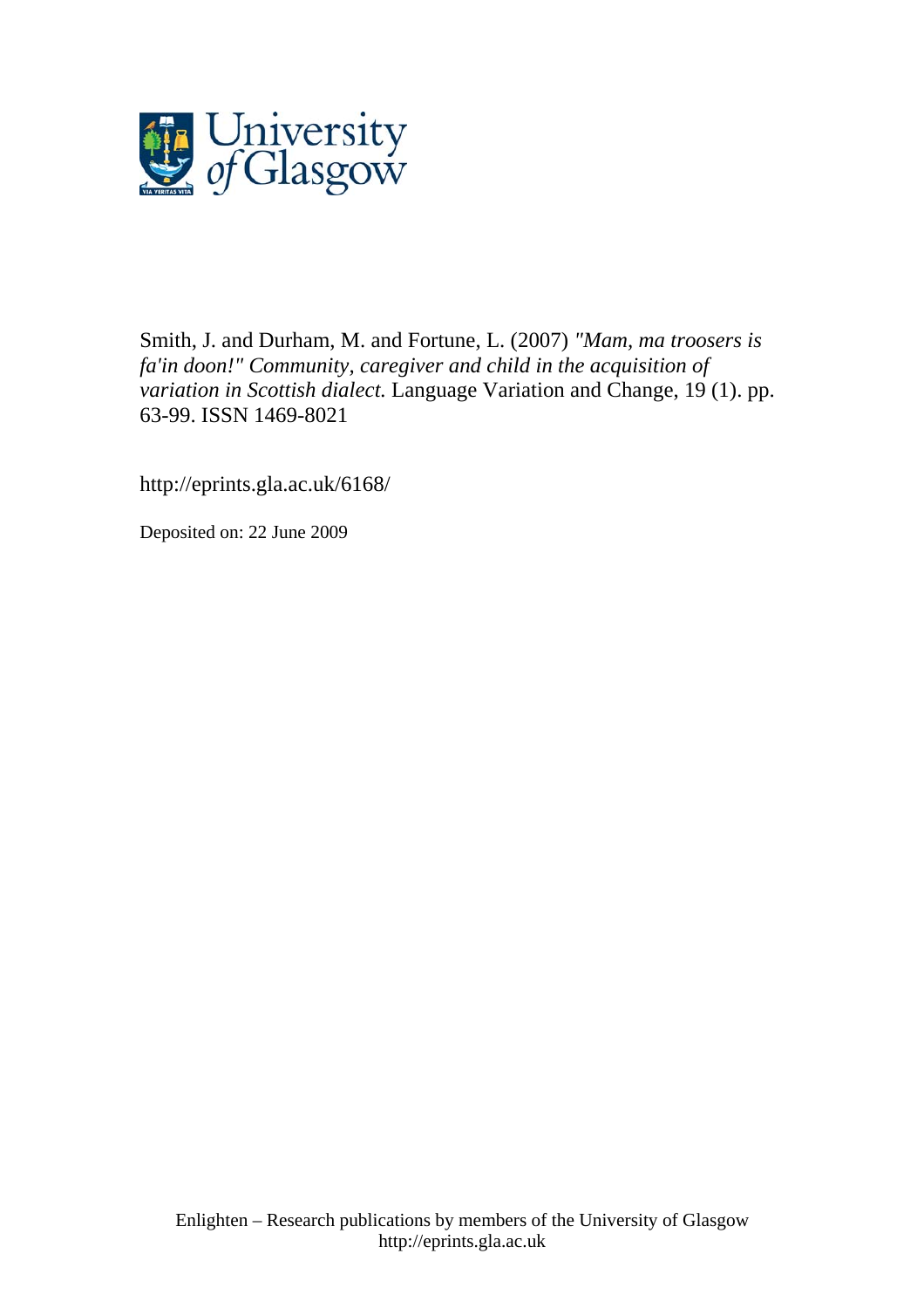# **"Mam, my trousers is fa'in doon!": Community, caregiver, and child in the acquisition of variation in a Scottish dialect**

Jennifer Smith *Glasgow University*

## Mercedes Durham and Liane Fortune *University of York*

## ABSTRACT

Recent work on acquisition in sociolinguistic research suggests that some aspects of the structured variation found in adult speech are evident in children's speech from the very start of language acquisition, and input from the primary caregiver is crucial in this process. In this article we contribute to this research by conducting a cross-sectional analysis of the acquisition of variable forms in a Scottish dialect. Two linguistic variables are targeted in the speech of eleven children (2;10–3;6) and their primary caregivers. Quantitative analysis of over 5000 contexts of use demonstrates that one variable is conditioned by social and linguistic constraints in the speech of the caregiver and these constraints are matched by the children. In contrast, the other variable is influenced by a complex array of linguistic constraints only. We explore the ramifications of these findings for understanding the mechanisms involved in acquisition of variation from the very earliest stages.

Over the past few decades, sociolinguistic research has concentrated on the structured heterogeneity inherent in all speech and how this variation is conditioned by both internal and external linguistic constraints (e.g., Weinreich, Labov, & Herzog, 1968). The predominant focus of this research has been on adolescent and adult speech<sup>1</sup>, but what about variation at the source, that is, the acquisition of variable forms from the very youngest age, as shown in (1)?

(1) Mam my tr  $[\Delta \mathbf{H}]$  sers *is* fa'in d [u:] n...they're too big. (Kieran 3;3)

Chambers (2003:174) made the common-sense observation that "when children acquire their mother tongues, they evidently acquire the local variants and the

We gratefully acknowledge the support of the Economic and Social Research Council for award no. RES-000-22-0447. We thank Jack Chambers, Paul Foulkes, and three anonymous reviewers for very helpful feedback on earlier versions of this manuscript. We would also like to thank Hazel Steele for her input to the project in its early stages, and Moira Smith, our invaluable on-site fieldworker. We dedicate this article to the caregivers and children of Buckie who were willing to share their walks, playtimes, bathtimes, and even "meltdowns," all in the name of linguistic research.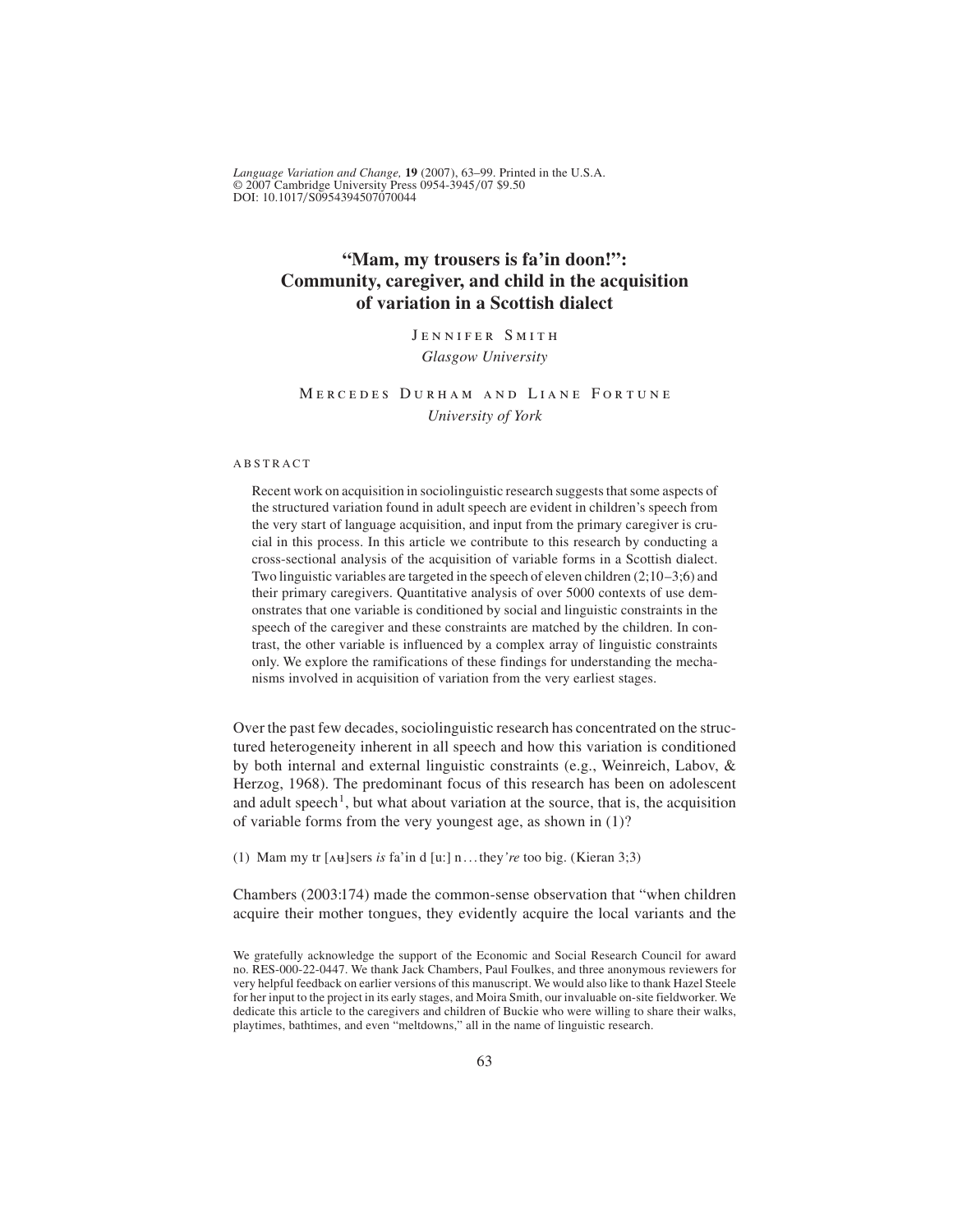norms of their usage too." Moreover, Roberts and Labov (1995:101) suggested that form/function asymmetries such as those in  $(1)$  are not inherently difficult to deal with as "children acquire variable rules at about the same time as they are acquiring related categorical rules." Chambers (2003:174) went even further, stating that, "There are no studies indicating a time gap between the acquisition of grammatical competence and the development of sociolinguistic competence." This suggests that not only does a child learn that there are, say, two forms for the word *butter*—[bʌte] and [bʌʔe]—but at the same time also "knows" when it is appropriate to use one or the other depending on the social context of use. The question is how do they acquire such knowledge? Labov implicated the primary caregiver in this process when he stated that "Linguistic variation is transmitted to children as stylistic differentiation on the formal/informal dimension . . . formal speech variants are associated by children with instruction and punishment, informal speech with intimacy and fun" (Labov, 2001:437).Although these claims seem intrinsically right, the situation may be more complex. Kerswill (1996:199) pointed out that "exactly when a child acquires a feature of his or her first dialect depends on the linguistic level, the complexity of the conditioning, and the child's age." In other words, not all linguistic variables will be acquired at the same time and in the same way.

With these observations in mind, we set out to contribute to the question of how and when children acquire the complex patterns of variation witnessed in adolescent and adult speech through the analysis of caregiver and child talk in a Scottish dialect. The study aims to assess the impact of different influences on the acquisition schedule, including external effects such as caregiver input, as well as dialect specific linguistic constraints on the variation. This may shed light on the "initial state" in language variation and hence the patterns seen in later life. We first turn to previous research in this field.

#### PREVIOUS RESEARCH

In the vast majority of the literature on acquisition studies, variation in child speech is considered to be merely a developmental stage, wherein variable forms will be "corrected" as the acquisition process progresses towards categoricity (e.g., Brown, 1973). The speech of the caregiver is characterized by modifications at the syntactic, semantic, and phonetic level (e.g., Cross, 1977; Fernald & Simon, 1984; Ferguson, 1964; Grieser & Kuhl, 1988; Snow, 1994), and is said to be "a simpler, cleaner corpus from which to learn language" (Snow, 1995:180).<sup>2</sup> At the same time, there is virtually no mention of the *systematic* patterns of variation reported in adult-to-adult speech in either caregiver or child talk. Foulkes, Docherty, and Watt (2005:177) pointed out that this might in part be a result of the fact that relatively standard language varieties have been the focus of investigation. However, in recent years attention has turned to the acquisition of more nonstandard varieties, and these studies converge in showing that variation should not be considered "a by-product of the learning process, but an integral part of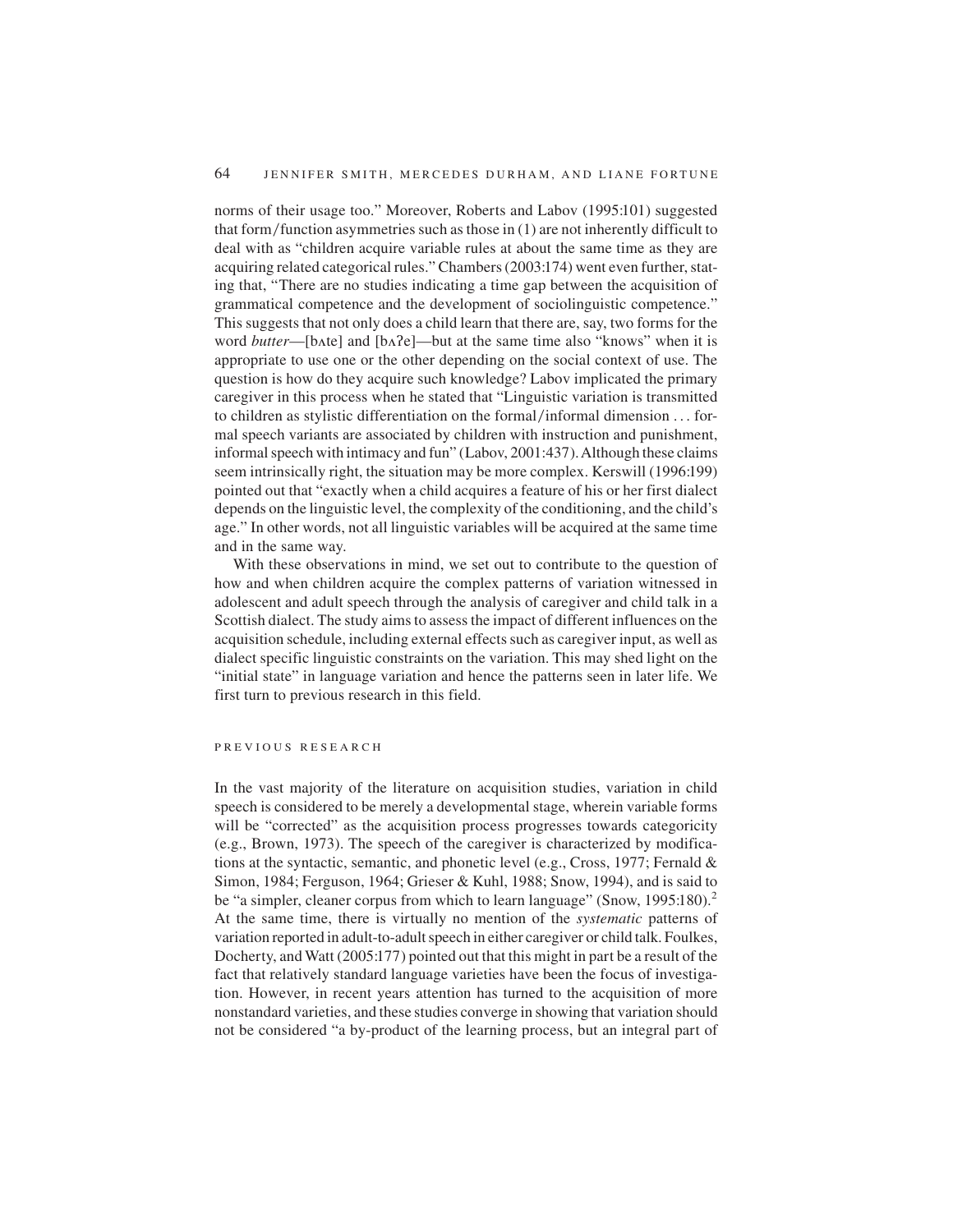acquisition itself" (Roberts, 2005:154). Just as in adult speech, variation in caregiver and child speech is conditioned by highly structured social and linguistic constraints on use. Equally important is where the results diverge, suggesting that age, caregiver input, and the type of variable under study all have an impact on how and when structured variation is acquired. The impact of external and/or internal influences may not be equal across all variables, or indeed, in all varieties.

Roberts (1994; 1997a; 1997b; 2002) examined acquisition of a number of phonetic/phonological variables by children aged  $3;2$  to  $4;11$  in South Philadelphia. For (–t, d) deletion, she reported, "children as young as three have acquired the phonological and grammatical constraints . . . [however] their mastery of the social constraints on this variable rule is far less complete" (Roberts, 1997a:358). With (-ing) on the other hand, both linguistic and social constraints were evident in 3 and 4 year olds. In contrast, Labov (1989) reported that social and stylistic constraints are acquired before articulatory and grammatical constraints with (-ing). Kovac and Adamson (1981) in their study of finite *be* deletion found that although five-year-olds had the deletion phenomenon evident in adult speech, they had not yet mastered the linguistic constraints on use. Youssef (1991:96) in a longitudinal study of verbal marking in a child (age 2;4 to 4;9) exposed to Trinidadian Creole and Standard English, found that both social and linguistic constraints are acquired at the same time. The child used Trinidadian Creole and Standard English forms from the outset, but crucially, these were "specialised to differential usage with particular addressees." She concluded that "the acquisition of stylistic awareness and the specification of appropriate linguistic behaviour to accommodate it is associated with the acquisition of forms per se" (Youssef, 1991:96, see also Youssef, 1990, 1993, 1996).

Foulkes, Docherty, and Watt (1999, 2005) looked at the speech of 40 children aged 2 to 4 in Tyneside, England, focusing on the realizations of wordmedial intersonorant and word-final prevocalic (t), which is "the locus of a particularly complex pattern of sociolinguistic and phonetic variation" (Foulkes et al., 2005:185). They found that "the children demonstrate a sophisticated mastery of many aspects of the adult patterns, producing qualitatively different phonetic variants in appropriate phonological contexts" and show sensitivity to lexically restricted variants (Foulkes et al., 1999:15). However, "in order to assess how the children acquire variable forms we must take account of variability in the actual input the children receive, as well as that which characterizes the mature dialect" (Foulkes et al., 2005:178). Caregiver analysis revealed that their speech to children displays a dramatic decrease in vernacular variants compared to adult–adult speech. Moreover, higher rates of the vernacular variants were used when talking to boys rather than girls.

Roberts (2002) reported similar findings for caregiver talk from a pilot study of the pronunciation of (ay) in words such as *kite* in Memphis, Tennessee. In southern United States dialects the vernacular variant is often a long monophthong, [a:], and the more standard variant is [aI]. Roberts found that all four caregivers used higher rates of the standard diphthong [aI] when talking to their children, in com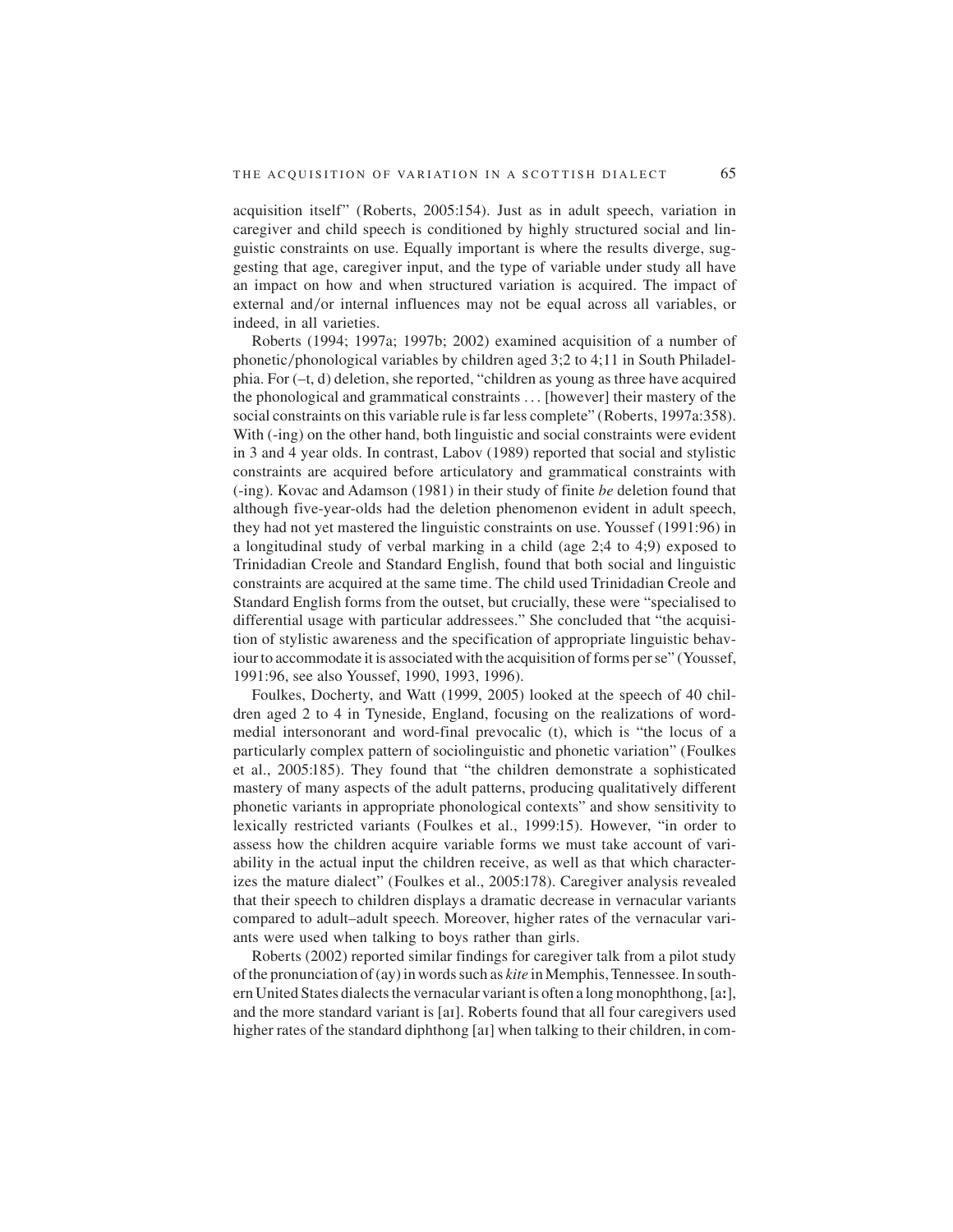parison to when they are talking to another adult. In fact, one of the mothers was "especially straightforward in using C[hild] D[irected] S[peech] to instruct her child in the pronunciation of new vocabulary containing long (ay)" (Roberts, 2002:342). She concludes that in doing so, the caregivers are "taking the role of teachers of language seriously" (Roberts 2002:343), in this case by teaching their children the sociolinguistic constraints on variability from the earliest stage of language development.

Kerswill and Williams (2000) also considered both caregiver and child speech in their study of 48 children in three age groups (4, 8, 12) and their principal caregiver from Milton Keynes. They examined three variables whose sociolinguistic patterning in the south and east of England is well known: *th-*fronting, *h-*dropping, and *t-*glottaling. These showed more style shifting with the older children compared to the younger ones, leading them to the tentative conclusion that "children slowly gain sociolinguistic maturity in a manner that involves a gradual increase in the number of styles that are perceived and treated in an adult way" (Kerswill & Williams, 2000:105). Moreover, caregiver influence is much greater for 4-year-olds than among the older children (Kerswill & Williams, 2000:106). For example, in their later analysis (Kerswill & Williams, 2005:1030) they found a strong correlation between caregiver and the youngest children in the use of the (ou) vowel. These findings led them to the conclusion that "it is here that we might find clues to the initial transmission of dialect features and sociolinguistic competence" (Kerswill, 1996:181).

Henry, McLaren, Wilson, and Finlay (1997) proposed that neither caregiver input nor sociolinguistic factors could account for the different ages of acquisition of some syntactic structures. Instead, the child is sensitive to "subtle grammatical differences" (Henry et al., 1997:269), which have an impact on when a variable is acquired. Their research on negative concord showed that although rates of the vernacular form in the caregiver input were the same across two nonstandard dialects, the periods of acquisition differed substantially. With one dialect, the child simply has to learn new lexical items to acquire negative concord, and does so at around the age of 3;3. With the other dialect, the child must acquire optional parameter settings for the standard and nonstandard forms, as the variable input triggers underlying representations in the grammar that allows the child to formulate high-level rules governed by internal constraints. In this case, the child acquires the rules of negative concord much later, at around age 4;6, and only then does the child begin to match the frequencies of caregiver use.

These studies clearly demonstrate that "a complete acquisitional model demands the inclusion of all forms of language, those which are variable and those which are categorical" (Roberts, 1997a:354). However, the differing results regarding how and when variables are acquired lead to a number of specific questions:

- 1. Does caregiver input differ from more general community norms across all linguistic variables?
- 2. Are variable forms in evidence from the start of the acquisition process, that is, learned at the same time as categorical forms?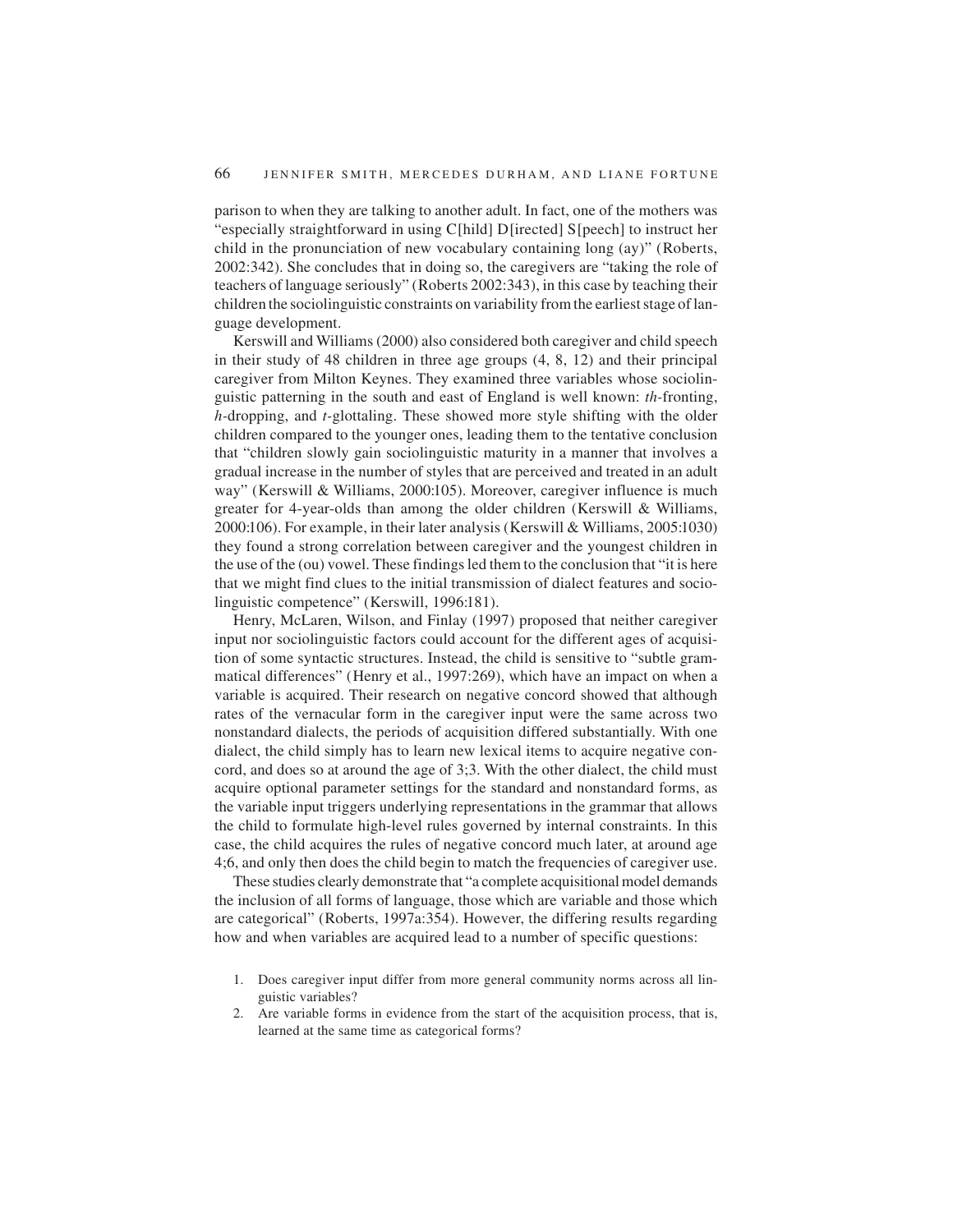

figure 1. Map showing location of Buckie.

- 3. What effect does caregiver input have on the child's acquisition of forms, not only in terms of frequency of use but also external and internal constraints on the variability?
- 4. Is sociolinguistic competence acquired at the same time as grammatical competence?
- 5. Are all linguistic variables acquired at the same time and in the same way?

In this article we attempt to address these questions with an analysis of two linguistic variables from different areas of the grammar in a Scottish dialect. Following Foulkes et al. (2005), a further dimension will come from comparison with the adult community norms. We thus have a three-way triangular comparison of community, caregiver, and child across two different variables during a crucial stage of acquisition.

THE DATA

The data come from a small fishing town, Buckie (population 8,000), which is situated on the northeast coast of Scotland, as shown in Figure 1 (see detail in Smith, 2000a). The dialect spoken in this area exhibits a plethora of variable, but highly structured, grammatical forms (Smith, 2000a, 2000b, 2001; Smith & Tagliamonte, 1998; Tagliamonte & Smith, 2003). As the dialect is relatively isolated, both in geographical and sociocultural grounds, the speech community forms a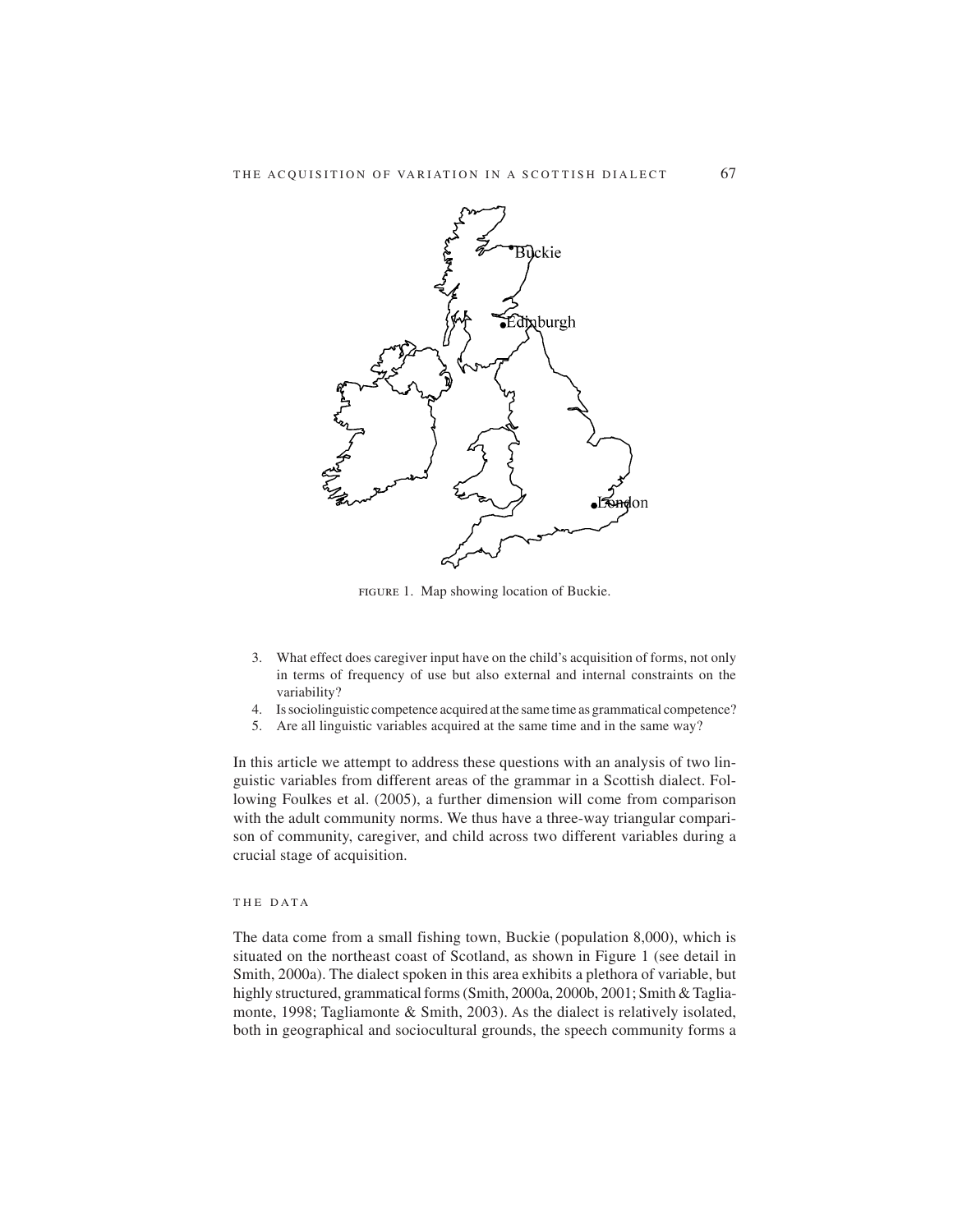linguistically homogeneous group that provides a highly controlled environment for tracking the emergence of structured variation in child language.

#### $Caregiver/child corpus$

The caregiver/child corpus contains 24 dyads aged between 2;6 and 4;0 (Smith, 2003–2005). This age group was specifically targeted because it has been claimed that "the 3- to 4-year old level is a critical period for the acquisition of dialectal norms of the speech community" (Roberts & Labov, 1995:110). In addition, the effects from standard norms in the classroom context and other potential outside inputs are minimized (e.g., Kerswill, 1996). In addition, children by these ages are at a stage where full clauses are used, allowing for the analysis of morphosyntactic variation, such as agreement phenomena, negation, and tense formation.

To control the sample as much as possible, the participant selection process was guided by the following criteria: (1) both parents must have been born and raised in the community, (2) there were no referrals for speech or language therapy, (3) the mother was the main caregiver (i.e., there was no substantial time with extended family, childminders, etc.), and (4) no child was in formal nursery education.3

*Data collection.* Collection of naturalistic data from young children poses two major problems. The first is the amount of data required. For example, Roberts (2002:336) estimated that 8–14 hours of young children's speech is required to collect data comparable to that found in 1–2 hours of adult speech. The second problem is the elicitation of vernacular data. The Observer's Paradox (Labov, 1972) is exacerbated in the case of young children, where the presence of an outsider in the home can render the child literally "speechless." To mitigate these problems, the caregivers themselves were requested to undertake a series of recorded sessions with their child, in a variety of situations in which interaction takes place, such as mealtimes, trips in the car, walks, and even visits to the bathroom (!). Lightweight minidisc recorders (Sony MZ-R700) and lapel microphones (Sony ECM-T145) were provided to allow freedom of movement and to be as unintrusive as possible. Although there are obvious disadvantages in terms of quality of sound, this data collection technique has proven to be extremely successful in eliciting large amounts of highly vernacular, interactional speech, as evidenced in the following extract between Lucy, age 3;4 (child) and her mother Lesley (caregiver). A gloss is provided in the Appendix.

| Child:     | I'm gan in here.                            |
|------------|---------------------------------------------|
|            | Caregiver: Dinna go in the washin' machine! |
| Child:     | How? How? How?                              |
| Caregiver: | Eh fit you mean how?                        |
| Child:     | How? How can I nae go in the washin'        |
|            | machine?                                    |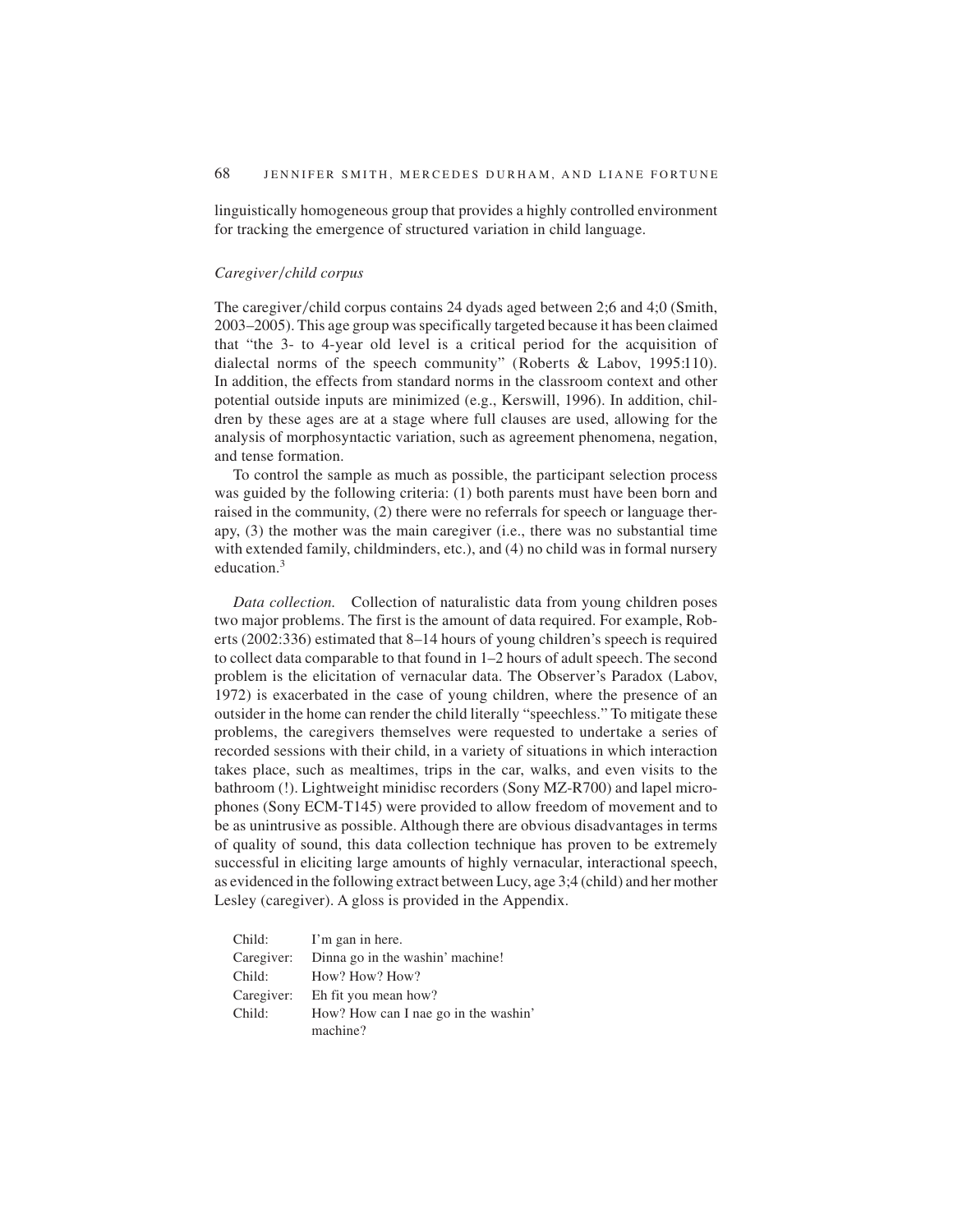| Caregiver: | Cos it'll maybe go-get switched on. And            |
|------------|----------------------------------------------------|
|            | then you'll be stuck in it. And you'll             |
|            | droon!                                             |
| Child:     | Fit?                                               |
| Caregiver: | You'll droon.                                      |
| Child:     | I'll go awa', won't I? You'll be lookin'           |
|            | far your-your Lucy is at, won't you? And           |
|            | you winna ken far to get to my clais, will<br>you? |
| Caregiver: | No I'll be greetin'.                               |
| Child:     | I'll be gleetin' an' a'.                           |
| Caregiver: | Bet you. If you got stuck in 'ere. That            |
|            | wouldna be very nice, would it?                    |
| Child:     | Nuh. I'd be missin' Lewis and Amanda               |
|            | and Katie, wouldn't I?                             |
| Caregiver: | Uhuh. Missin' a' your friends. Was you             |
|            | havin' fun ower at Katie's the day?                |
| Child:     | But I could phone the bobbies.                     |
| Caregiver: | Could you?                                         |
| Child:     | I could phone the bobbies. Kick the                |
|            | bobbies- kick the washin' machine, so              |
|            | they can get me oot.                               |
| Caregiver: | Aye.                                               |
| Child:     | That's a good idea.                                |
| Caregiver: | It is.                                             |
| Child:     | They can kick 'at bit and 'at bit. And             |
|            | they can get me out!                               |

Recordings for each child/caregiver dyad amounted to ten hours of data, five hours of which are fully transcribed. The corpus currently stands at approximately 500,000 words. In this article we use a subset of the data, with 11 dyads, shown in Table 1, in which the children are arrayed from youngest to oldest.

## *Adult-to-adult corpus*

A fully transcribed corpus of adult-to-adult community speech is stratified by age and sex, and amounts to approximately 300,000 words. This corpus was collected using sociolinguistic interviews by the first author who comes from the community in question. The data is highly informal in nature, containing narratives from the past and local gossip (see detail in Smith, 2000a). The sample is shown in Table 2.

These two data sets differ. The caregiver/child corpus represents a range of situational contexts, both formal and informal. The adult corpus, on the other hand, represents one context of use—an informal style as close to vernacular norms as can be possibly achieved within the sociolinguistic interview situation. In this case, the adult sample represents the norms of usage in everyday conver-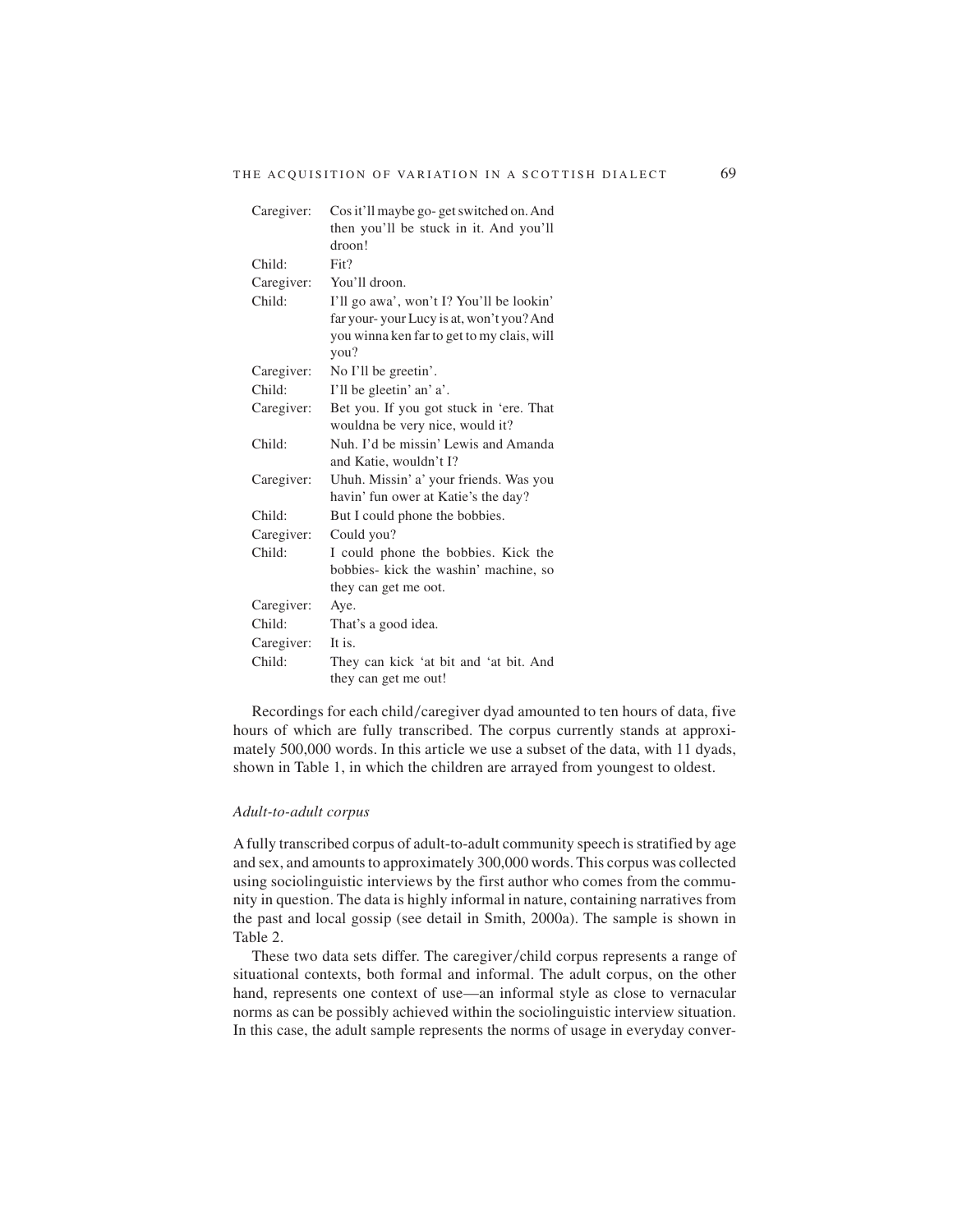| Caregiver's<br>name | Child's<br>name | Sex | Child's age<br>at time of<br>recording |
|---------------------|-----------------|-----|----------------------------------------|
| Sheila              | Ricky           | M   | 2:10                                   |
| Alice               | Max             | M   | 2:11                                   |
| Mary                | Isabel          | F   | 3:0                                    |
| Donna               | Stephen         | M   | 3:2                                    |
| Paula               | Kerry           | F   | 3:2                                    |
| Fran                | Lyle            | M   | 3:3                                    |
| Kim                 | Annie           | F   | 3:3                                    |
| Lesley              | Lucy            | F   | 3:4                                    |
| Molly               | Luke            | M   | 3:5                                    |
| Gabby               | Ellie           | F   | 3:5                                    |
| Ruth                | Kieran          | M   | 3:6                                    |

TABLE 1. Caregiver/child corpus

TABLE 2*. Adult corpus*

| Age       | Male   | Female   |
|-----------|--------|----------|
| $22 - 31$ | 8      | 8        |
| $50 - 60$ | $\tau$ | $\gamma$ |
| $80+$     | 4      | 5        |

sation from which caregiver/child interaction can be directly compared.<sup>4</sup> We now turn to the two variables under analysis.

THE *HOOSE* VAR I AB L E

The first variable is the alternation between the diphthong  $\Delta u/d$  and the monophthong  $/u$ :/ as in (2), herein referred to as the *hoose* variable.

- (2) a. Come  $[\text{Au}]$ t here! I can blow bubbles [u:]tside. (Ellie, 3;5)
	- b.  $N[\Delta\mathbf{u}]$ w oh you ken n[u:]w. (caregiver)
	- c. It's r[u:]nd the wrong way, no turn it r[ $\Delta \theta$ ]nd! (caregiver)
	- d. You need to come d[u:]wn here, put that  $d[*A*||*u*||*w*n!$  (caregiver)

This lexically conditioned variable belongs to the OUT (au) class (Wells, 1982) in words that have the orthographical form  $\langle$ ow $\rangle$  or  $\langle$ ou $\rangle$  as in *now*, *house*, and *down* (e.g., Johnston, 1997:474). It is neither phonetic nor phonological in any accepted sense; instead, it involves the variable use of two phonemes in a restricted lexical set. The alternation in present day varieties has its roots in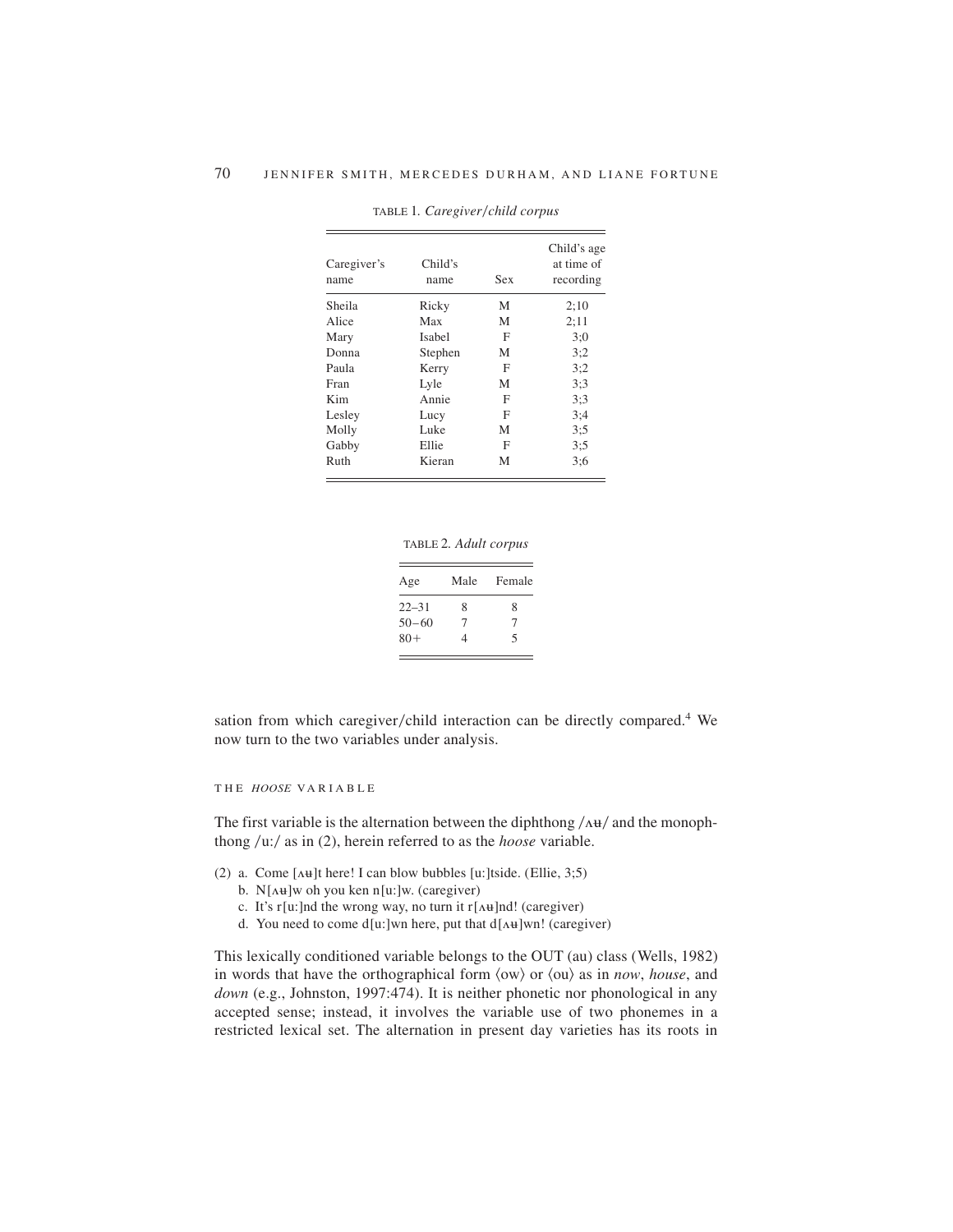diachrony as it "results from an important difference in the direction taken by the fifteenth century Great Vowel Shift in the north from that taken in the midlands and south of England" (Robinson, *Concise Scots Dictionary*, 1987:xiv). More northern areas retained the original monophthong, while in the south it became a diphthong. Thus, the monophthongal variant is in fact a relic, which is considered stereotypical of Scots or more northern varieties of English (e.g., Stuart-Smith, 2003).

#### *Previous research on the* hoose *variable*

With synchronic studies of this variable, particular attention is paid to class stratification, style-shifting, age, and lexical conditioning. Macaulay and Trevelyan  $(1973)^5$  in their study of native Glasgow speakers found that the variable is stratified by class: the lower classes using more of the monophthongal variant and the higher classes using more of the diphthong. Macaulay (1991) found the same class stratification in Ayr, southwest Scotland. However, in this data set, the monophthong is *absent* in the middle-class speakers, suggesting that it is stigmatized. In addition to class stratification, Macaulay and Trevelyan (1973:56) also found a sex difference, with males using slightly higher rates of the monophthong compared to females in their Glasgow data. However, this extra-linguistic conditioning "is less clear at the age of ten though it is fairly well established by the age of fifteen."

Eremeeva and Stuart-Smith's (2003:1208) findings generally replicate these results. The use of the monophthong "is still a vigorous feature of working-class speech, and in particular working-class boys," which has remained stable over the last 30 years. It also shows stylistic stratification, as the monophthong was not present in the reading list data.

Romaine's (1975, 1979) study of Edinburgh schoolchildren also revealed that males use higher rates of the local form. She too found age differentiation. The younger children—6-year-olds—used the monophthongal variant more frequently than older children. Moreover, "the younger speaker does not maintain stylistic consistency and thus both standard and non-standard forms occurs side by side" (Romaine, 1979:57).

Macafee (1994) focused on the lexical distribution of the variable in Glasgow working-class speech. She reported that seven different words—*about*, *our*,*round*, *down*, *out*, *now*, *house*—showed over 50% use of the monophthongal variant. An additional eight words were found to be variable—*mouth*, *crown*, *hour*, *Townhead*, *Southside*, *count*, *powder*, *gown*—although the monophthong was used much less with these words. In other words, the variability is subject to lexical constraints.

These findings demonstrate that this variable is stratified by class, sex, and style—it is used most by working-class males in spontaneous informal speech. It exhibits the patterning of a sociolinguistic marker (Labov, 1994:196). This, in tandem with its lexical constraints on use, make the *hoose* variable a good test site for gauging the acquisition of (socio)linguistic competence.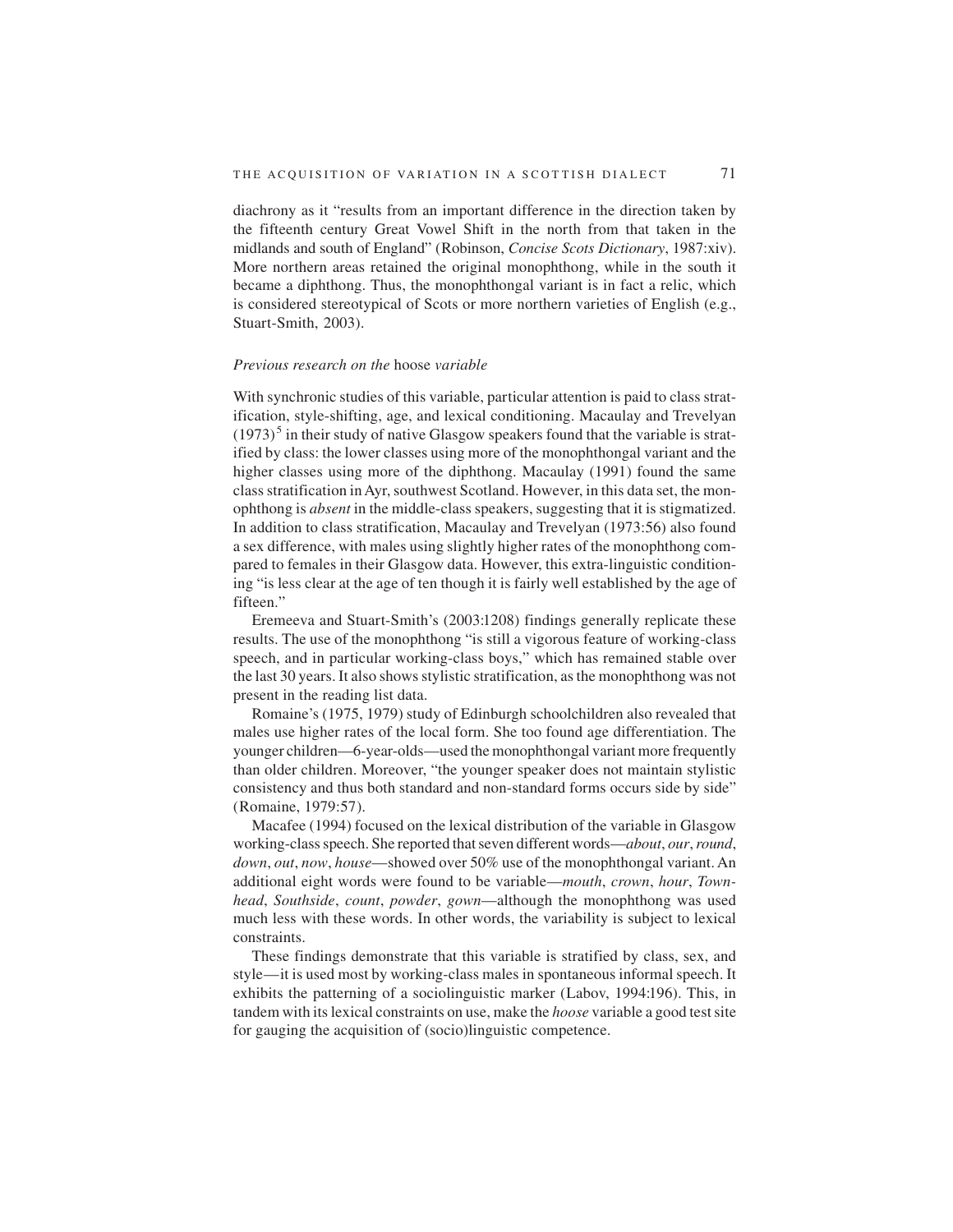| Caregivers |    | Children |      |
|------------|----|----------|------|
| N          | %  | N        | $\%$ |
| 1498       | 43 | 1005     | 37   |

TABLE 3*. Overall distribution of monophthong in the caregiver and child data*

 $Note. Total N = 2503.$ 

#### *Circumscribing the variable context*

As stated earlier, this variable belongs to the out class, realized orthographically as  $\langle$ ow $\rangle$  or  $\langle$ ou $\rangle$ . However, as with many other lexically conditioned variables, this orthography "cannot be used as an infallible guide to membership" (Johnston, 1997:474), hence, particular lexical items do not participate in the variation. These include *shout*, *row* (an argument), *allowed*, *clown*, *cloud*, *bounce*, *tower*, *mountain, mount, loud.*<sup>6</sup> Moreover, which lexical items form part of this monophthong/ diphthong alternation differs from dialect to dialect. Establishing which items were part of the variable context was made easier by the fact that the first author is a native speaker of the dialect, thus each individual lexical item that appears with  $\langle$ ow $\rangle$  or  $\langle$ ou $\rangle$  orthographically was checked to see if it was indeed part of the variable context.

In those cases in which enough data were available, the first 150 tokens from the variable context were extracted from each caregiver and child.Although these numbers subsequently changed because of exclusions and/or lack of data, most speakers still have over 100 tokens. The data were then coded for a number of social and linguistic constraints that are specifically designed to shed light on the questions we put forth earlier.

## *Results for the* hoose *variable*

We turn to the first question posed earlier: Does caregiver talk differ from general community norms, and if so, in what way?

*Overall distribution of the* hoose *variable.* Use of this variable in the adultto-adult data revealed near categorical use of the local form. From a sample of 200 tokens, only 2 appeared with the diphthong. This suggests that the monophthong represents the community norm, despite the fact that it is a relic form, which may in fact be somewhat stigmatized with certain groups of speakers. Diphthong use is restricted to, for example, representation of "outsider" speech, and thus can be hypothesized to represent a true code switch to the standard.<sup>7</sup> Table 3 shows the overall distribution of the monophthong across caregiver and child.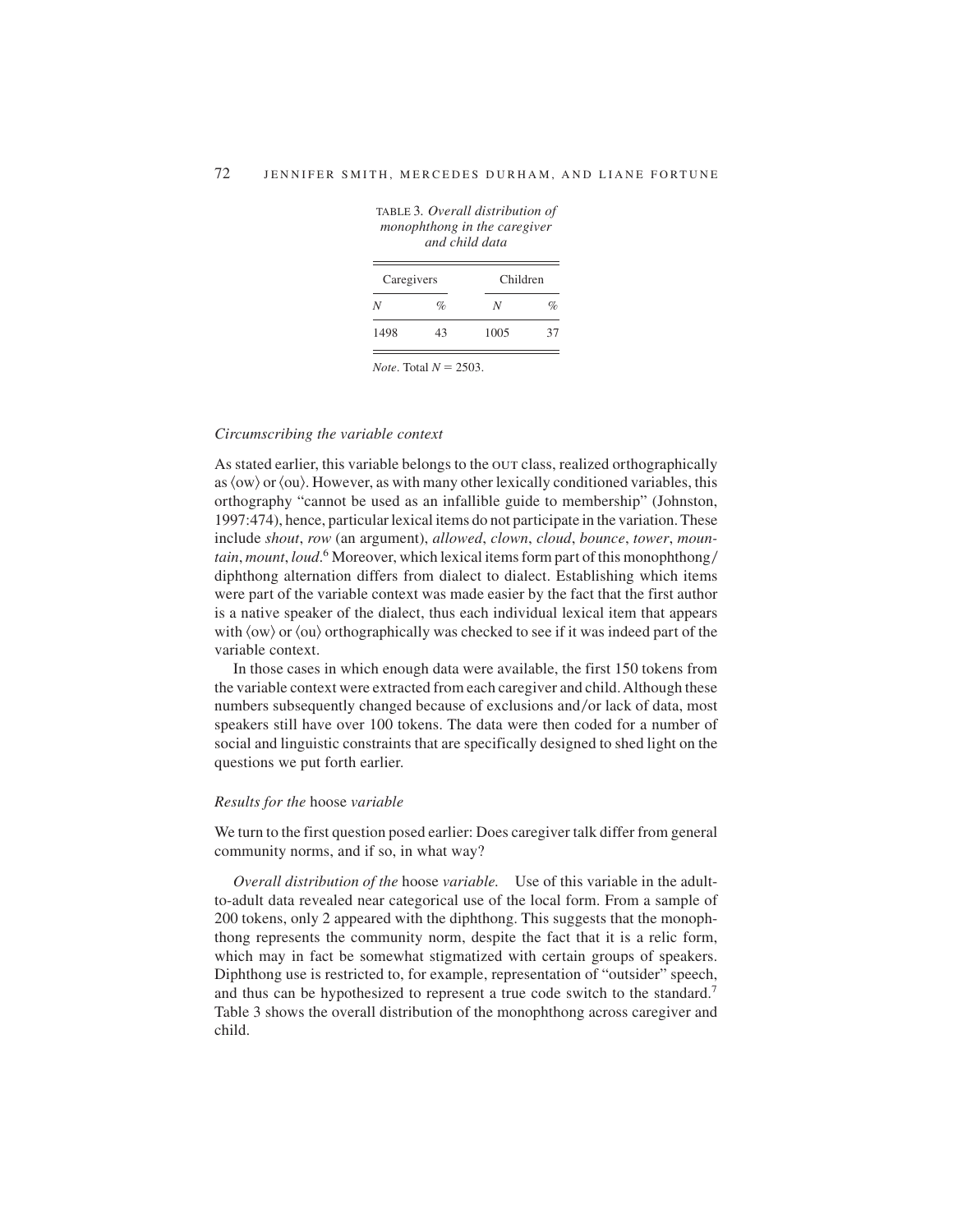

FIGURE 2. Overall distribution of monophthong by caregiver/child pairs.

When compared to the adult-to-adult categorical results, an entirely different picture emerges. There is robust variability in both caregiver and child speech, with 43% and 37%, respectively, of the local variant. This is in line with the findings of Foulkes et al. (2005), and Roberts (2002) detailed earlier, who showed that caregiver speech differs quite considerably from adult-to-adult talk. Moreover, in these data, the children's speech is very close to, and may therefore reflect, caregiver input.

*Individual speaker pairs.* We now divide the data by individual speaker pairs in order to see whether all children use the variable forms and how closely the child matches the caregiver in terms of frequency of nonstandard use. This will allow us to go some way toward answering the main research questions. Figure 2 provides the overall distributions by individual caregiver/child pairs. The *N*s and percentages are shown in the Appendix, Table 8.

Two main points emerge once the data are divided in this way. First, not all children are variable: Ricky, Max, and Isabel are near-categorical in their use of the standard form. Note that these are the youngest children in the sample. However, the older children use more of the local variant. Second, this pattern is generally matched by the caregivers—the older the child, the more the caregiver uses the local monophthongal form. These findings are in line with Foulkes et al. (2005:201) in that caregiver talk "gradually becomes more similar in character to that of interadult mode as the children get older." The same is true of the children's speech in these data. The mean lines on Figure 2 highlight these trends.

Sex is said to affect the use of one variant or the other (Foulkes et al., 2005). However, these data do not partition in this way. For example, the three pairs who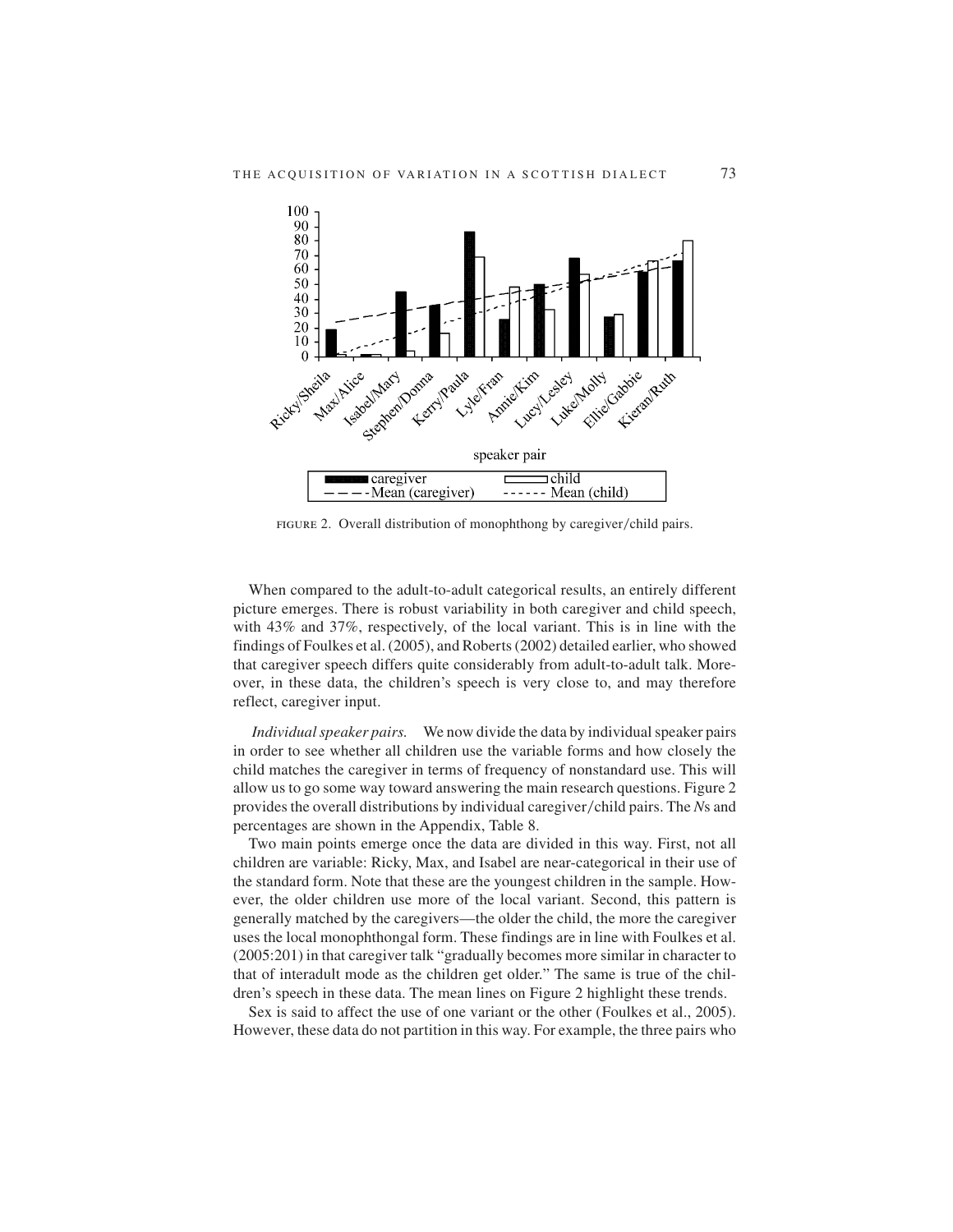

FIGURE 3. Correlation between children/caregivers.

show the lowest rates of the local form include two boys and one girl. The highest rates include two girls and one boy. Thus, the variation is conditioned by age, and not sex.

As well as an increase in use of the local form with age, Figure 2 suggests a correlation between the caregivers' use and the children's use. We now test this in order to see whether this is statistically significant. Figure 3 shows a 1-tailed Pearson's correlation test yielding a significant result ( $r = .787$ ,  $df = 9$ ,  $p < .005$ ). In other words, there is a strong relationship between the caregivers and children. When the caregivers have higher rates of the local variant *hoose*, the children do too. This result is replicated in Kerswill and Williams (2005:1030) for the phonetic variable (ou) with 4-year-olds in Milton Keynes, suggesting that such correlations between caregiver and child may extend to other types of variables as well.

*Stylistic constraints on use.* We now turn to the question of constraints, specifically, do children match their caregivers in terms of linguistic and social constraints on the variable use? We start by testing Labov's proposal that variation is transmitted to children by their caregivers along a stylistic continuum from formal to informal. To circumvent the problem of establishing a priori what is formal and informal, we divide the data into four contexts of use: Play as in (3a), Routine as in (3b), Teaching as in (3c), and Discipline as in  $(3d)$ .<sup>8</sup>

- (3) a. Right, I'm gan to write d[u:]n- I'm gonna write d[u:]n fit shoppin' I need. (Kerry, 3;2)
	- b. I'll get this pizza [u:]t. (caregiver)
	- c. No it's br  $[\Delta \mathbf{H}]n$ , it's br  $[\Delta \mathbf{H}]n$ , see it's br  $[\Delta \mathbf{H}]wn$ . (Stephen, 3;2)
	- d. Behave! Get up! N[ $\Lambda$ H] behave! (caregiver)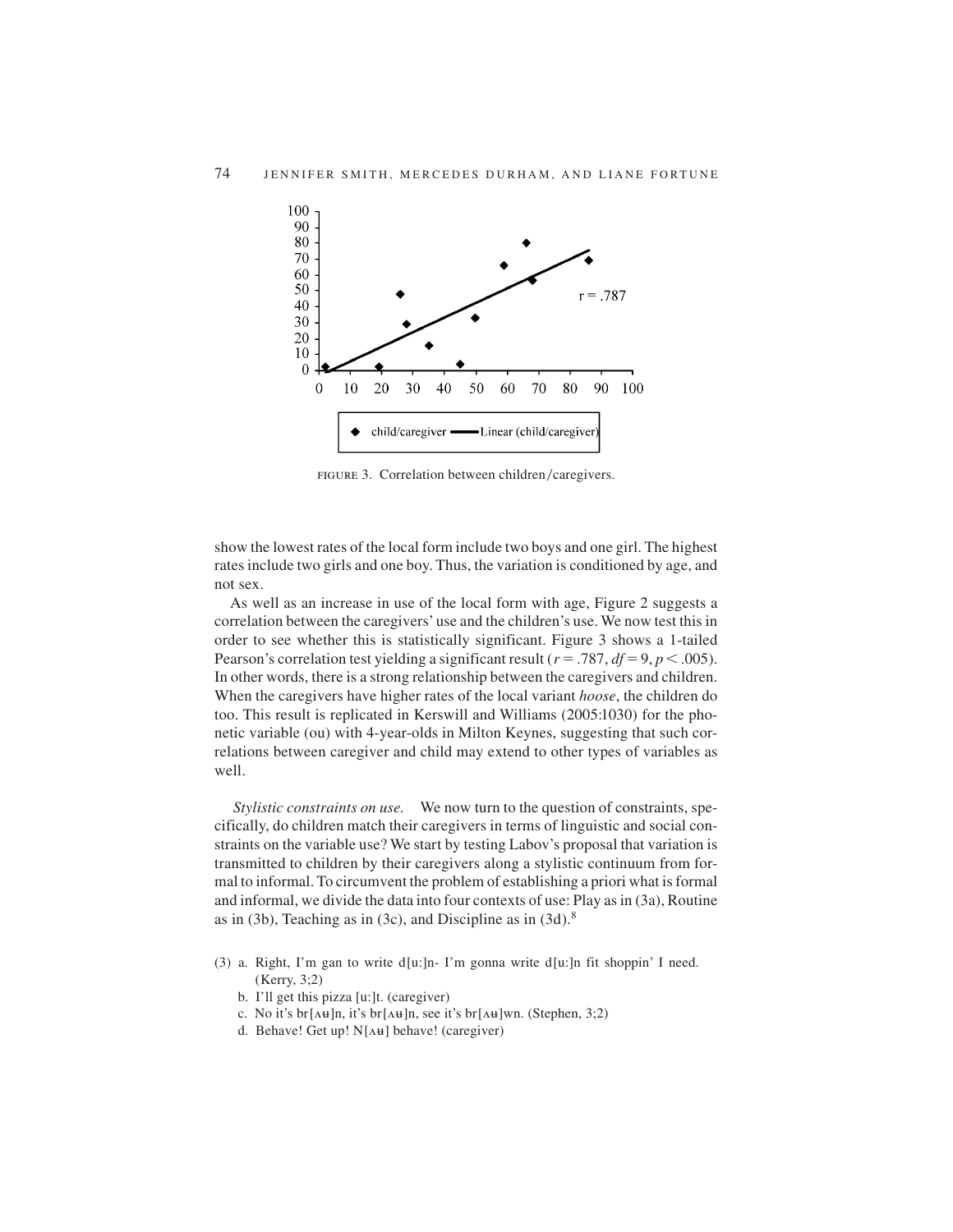

figure 4. % of monophthong by situational context.



figure 5. % of monophthong for children by situational context.

If Labov's predictions are right, we would expect to see higher rates of use of the local variant in Routine and Play and lower rates in Teaching and Discipline. Although the data are not continuous, we present the results in line graph format for illustration purposes only. Figure 4 shows the expected pattern of use, not only in the caregiver data but in the child data also. A 1-tailed Pearson's test yields a strong correlation ( $r = .963$ ,  $df=2$ ,  $p < .05$ ). In fact, the consistent patterning of use is quite remarkable, given how young the children are. But is this pattern consistent across individual speakers? Do all caregivers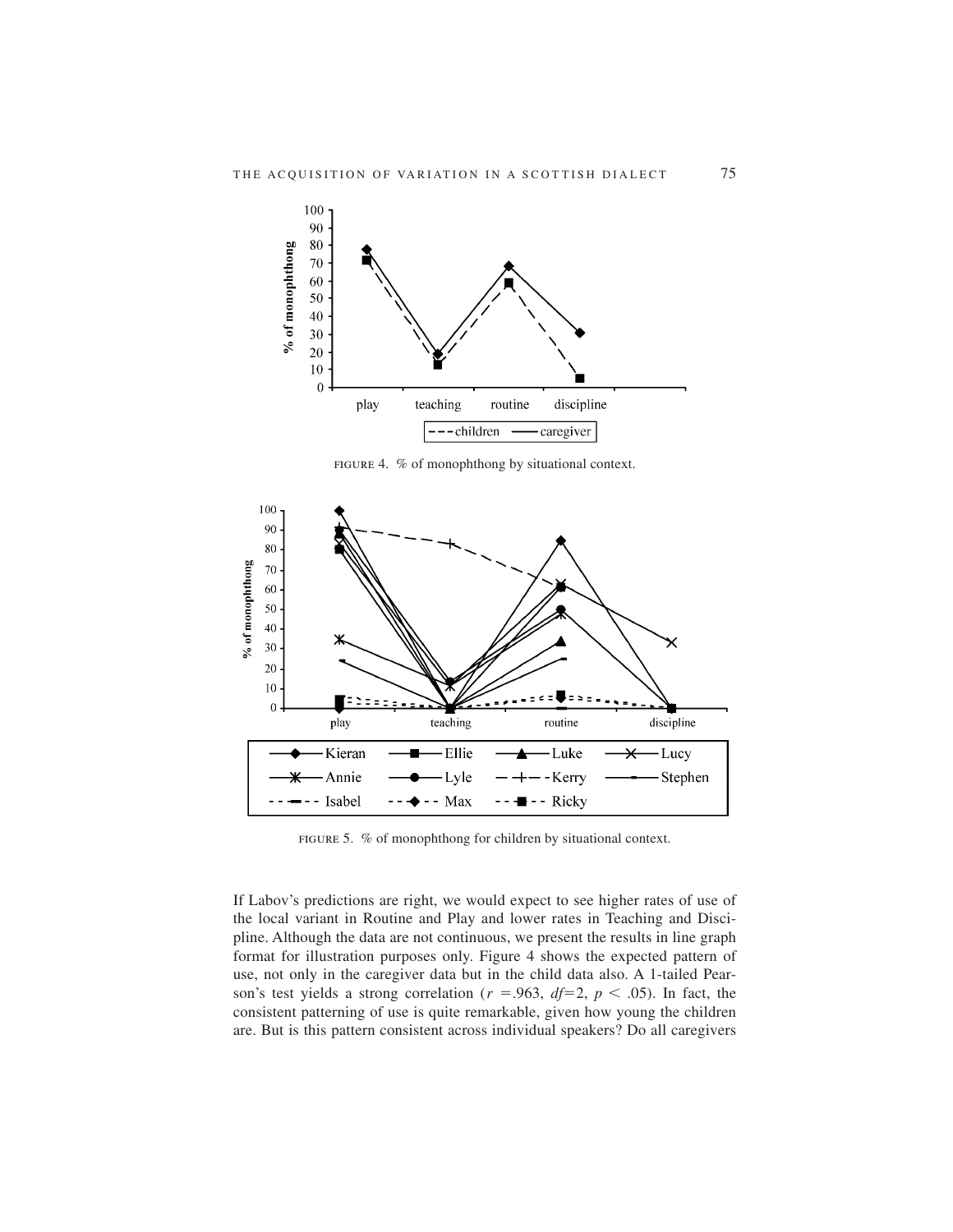

figure 6. % of monophthong for caregivers by situational context.

have the constraint? Do all children? Figures 5 and 6 divide the data by individual speaker.

Figure 5 shows the use of the local variant by individual child. It shows that the youngest speakers—Isabel, Max and Ricky—have low rates across all contexts of use, as they use the diphthong nearly categorically. However, note the children who use both variants. All but one, Kerry, have acquired the stylistic constraints proposed by Labov, that is, higher rates of the local form in Routine and Play, lower rates in Teaching and Discipline. Kerry patterns completely differently. She has, for example, 83% use of the local variant in the formal Teaching context where all the other children have below 14%.Why this is the case becomes evident when we consider the caregivers' individual use. Figure 6 shows the results. Mary, Sheila, andAlice, the caregivers of the youngest, categorical children, shown with the broken lines, demonstrate rather idiosyncratic use of the local form. For example, Mary shows no differentiation between Routine, Teaching, or Play. The caregivers of the variable children, on the other hand, show the expected pattern of use. All that is, except one, Paula, who is Kerry's mother. This indicates the important role of input: Paula's use of the *hoose* variable is not stylistically stratified, and neither is her daughter's.

*Lexical constraints on use.* Recall that this variable is lexically conditioned in terms of where and how often the variants appear (e.g., Macafee, 1994). In other words, it has linguistic constraints on use. To test for these constraints in the caregiver/child data, we coded separately every word that appeared more than twenty times in the data set, as in (4)–(15). Note the lexical item *now* is divided into the discourse marker use, as in (15), lexical adverb use, as in (10), and its variant *a-now* ( *just now*), as in (9). In these data, the categorical speakers, Ricky,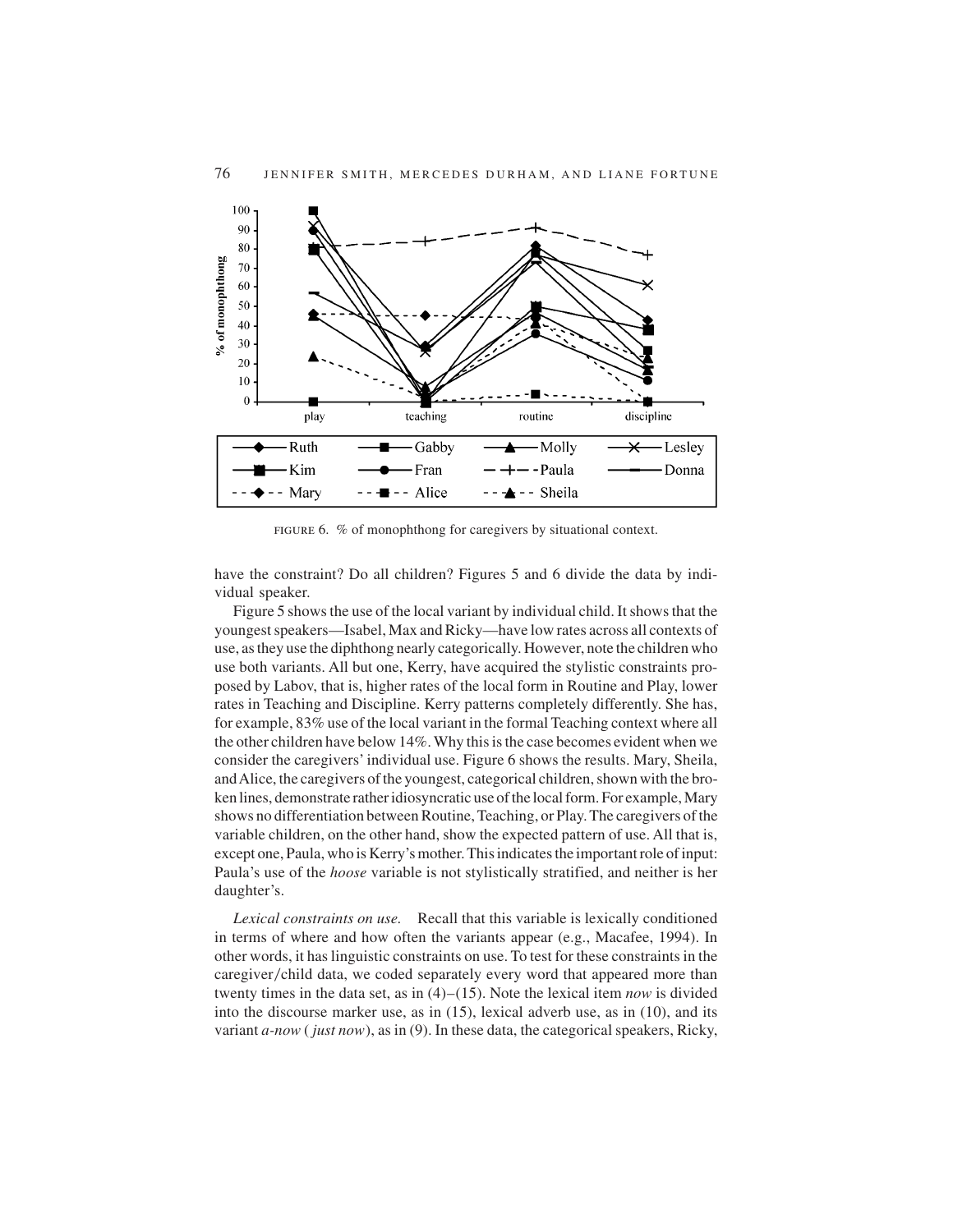Max, and Isabel, and the caregiver, Alice, are removed from the analysis, as their inclusion may "blur" the variable speakers results.

(4) *down* a. Calm  $d[$ A $\text{H}$ ]wn! (caregiver) b. Mam my trousers is- keep falling d[u:]wn. (Ellie, 3;5) (5) *round* a. Along down down  $r[\Delta\theta]$ nd round out. (caregiver) b. It's r [u:]nd the wrong way. (caregiver) (6) *about* a. How ab[ $\Delta H$ ]t drawing an apple? (caregiver) b. Ken fit I had a dream ab[u:]t at night? (Lucy,  $3;4$ ) (7) *our* a. Did you take  $[\lambda \mathbf{H}]r$  bucket of rubbish away? (caregiver) b. Is it like [u:]r garden? (Kerry, 3;2) (8) *brown* a. Purple and br $[\Delta \mathbf{H}]$ wn. (Annie, 3;3) b. Do you think they'll be br[u:]wn on one side? (caregiver) (9) *anow* a. Fitt's that an $[\Delta \mathbf{H}]$ w? (Lyle, 3;3) b. Oh I see my jammies an[u:]w. (Lyle,  $3:3$ ) (10) *now* (adverb) a. Stop it  $n[$ A $\text{H}$ ]w! (caregiver) b. Eh can we do tatties  $n[u:]w?$  (caregiver) (11) *out* a. You put that ain  $[x^{\mu}]t$ . (Lyle, 3;3) b. I'm pouring it [u:]t. (Luke, 3;5) (12) *house* a. I want to make [inc]  $h[\Lambda \mathbf{H}]$ se. (Kerry, 3;2) b. I thought he had ain in the green h[u:]se. (caregiver) (13) *mouth* a. Dinna put things in your  $m[\Lambda\uplus]$ th. (caregiver) b. Into your m[u:]th with it. (caregiver) (14) *how* a.  $H[\Lambda\mathbf{H}]$ w did he break his leg anyway? (caregiver) b. You do na ken h[u:]w to stand still. (caregiver) (15) *now* (discourse marker) a.  $N[\Delta\mathbf{H}]$ w, so we've got a bit missing there. (caregiver)

Figure 7 shows the results. Table 10 in the Appendix shows both the *N*s and percentages of use. A number of observations can be made from this view of the data. First, the lexical item *now* is highly differentiated according to function: the local variant *a-now*, as in (9), has the highest rate of use, followed by the adverb *now*, as in (10). In contrast, the discourse marker *now*, as in (15), is categorically realized with the diphthong. This pattern of differentiation according to lexical function is matched in the child speech.

Second, some lexical items show very high rates of the local form (e.g., *out*, *down*), whereas others show much lower rates (e.g., *how*, *round*). Again,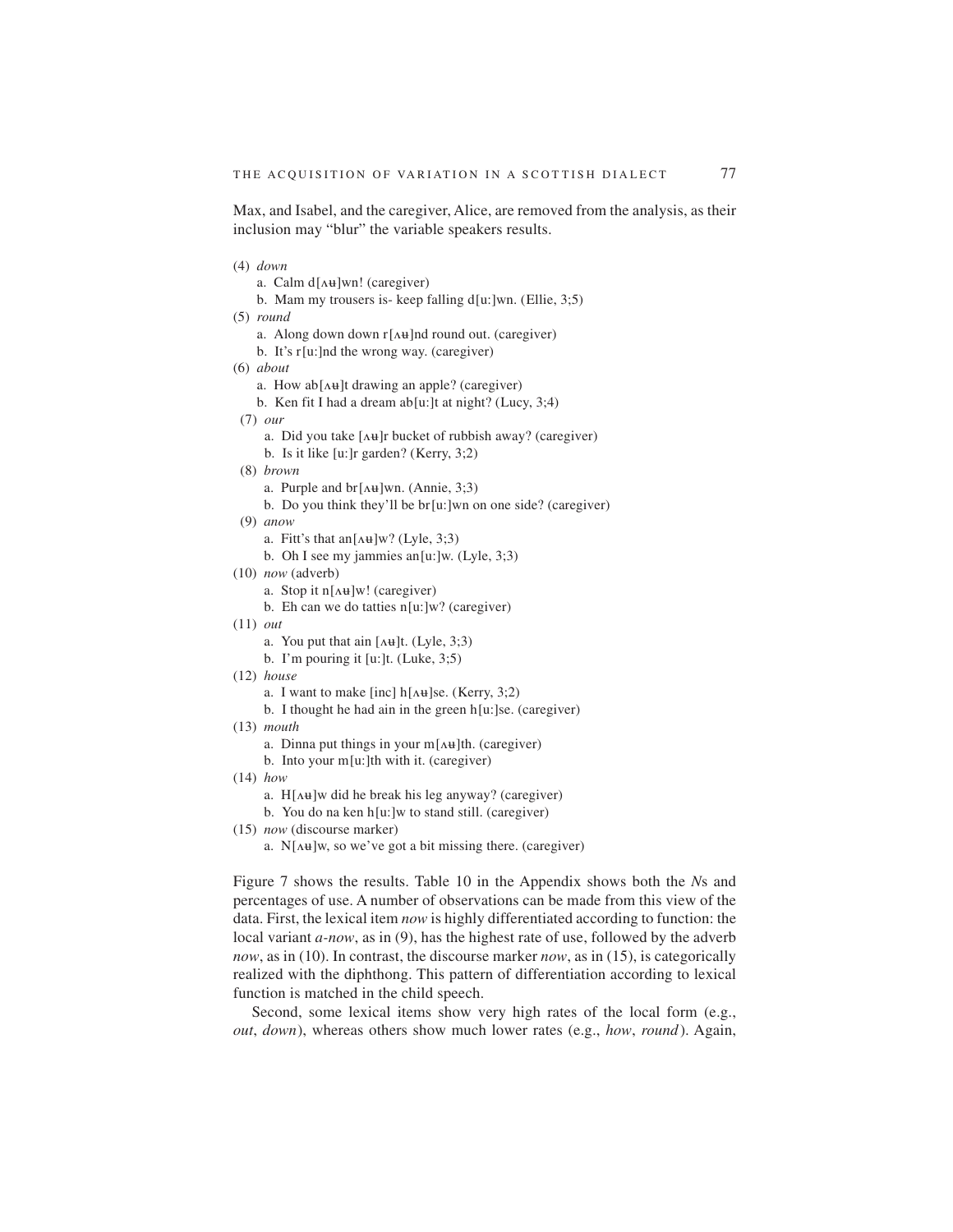

figure 7. % of monophthong by lexical item.

the caregivers and children show similar rates across the individual lexical items. Compare, for example, *out*, *down*, and *mouth*. The only exceptions to these are the lexical items *brown*, *our*, and *now* (lex). The first two have very few tokens in the caregiver data ( $N = 7$ ,  $N = 10$ ), but after careful examination of the data, we have as yet no explanation for the much higher rates for *now* (lex) in the child data.

Thus, the children show a close match with the caregivers in terms of propensity of use of the local variant with certain lexical items and also show distinction in use according to function. In other words, they have acquired the internal constraints on use.<sup>9</sup>

*Multivariate analysis.* However, these influencing factors are not independent of each other. Thus, we now conduct a multivariate analysis of the contribution of lexical item and situational context to the probability of the monophthong in these contexts of use. This will allow us to determine which of these contextual factors contribute statistically significant effects to the appearance of the monophthong when both are considered simultaneously. Factor weights above .5 can be considered as favoring the local form and those below .5 as disfavoring. As usual, the data are divided into caregivers and children for comparison. The near categorical speakers noted earlier are excluded from the analysis. Lexical items that have less than 20 tokens in either caregiver or child data are collapsed into "other." For the children, Discipline has been removed due to few contexts of use  $(N = 19)$ .

Table 4 basically confirms what we have demonstrated in the distributional analyses. Note the very close matching between the caregiver and the child groups in terms of lexical item—again, if a word favors the local form in the caregivers, it does so with the children too. The only exception to this is with the adverb *now*. For situational context, across both groups, Play and Routine are favored, and Teaching disfavored. Discipline in the caregiver data also disfavors. Note too that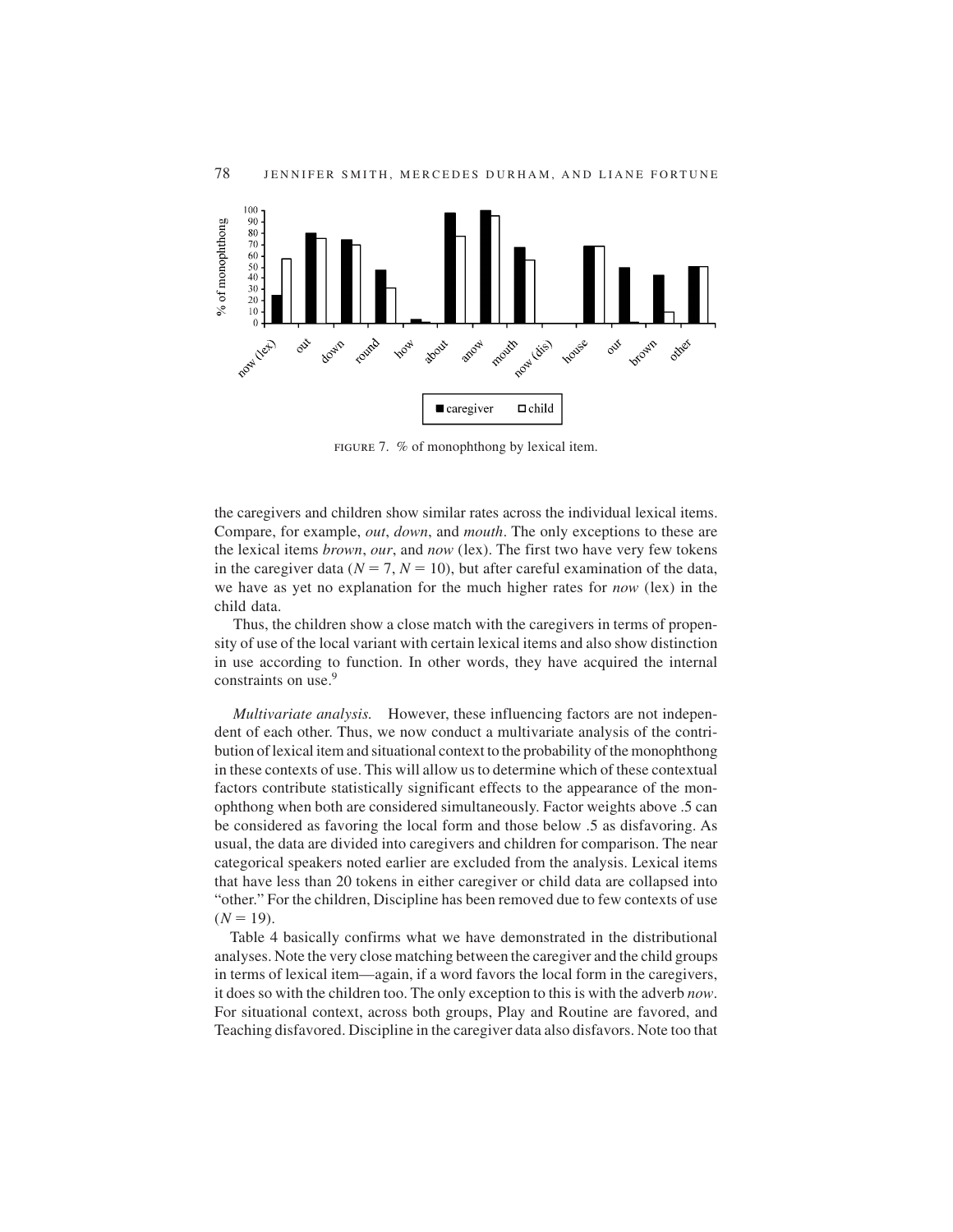|                     | Caregivers       | Children        |
|---------------------|------------------|-----------------|
| Corrected mean      | .52              | .41             |
| Log likelihood      | $-484.100$       | $-367.455$      |
| Lexical item        |                  |                 |
| <b>Now</b>          | .23              | .56             |
| Down                | .72              | .71             |
| Out                 | .77              | .76             |
| House               | .63              | .74             |
| About               | .98              | .77             |
| Round               | .53              | .55             |
| How                 | .03              | .02             |
| Other               | .52              | .58             |
| Range               | 95               | 75              |
| Situational context |                  |                 |
| Play                | .76              | .66             |
| Routine             | .67              | .57             |
| Discipline          | .30              | N/A             |
| Teaching            | .18              | .19             |
| Range               | 58               | 47              |
|                     | Total $N = 1048$ | Total $N = 714$ |

TABLE 4*. Variable rule analysis of the contribution of lexical item and situational context to the use of the monophthong in caregiver and child speech*

the hierarchy of constraints is the same for both caregivers and children in this factor group:  $Play > Routine > (Disciplina) > Teaching.$ 

## *Summary of findings for the* hoose *variable*

In summary, a number of main points arise from the quantitative analysis of use of the *hoose* variable across caregiver, community, and child.

- 1. Caregiver input differs from general community norms. There is much more use of the standard variant in caregiver talk.
- 2. Children appear to start with one form only, the standard form.
- 3. Caregivers use lower rates of the local variant with younger children.
- 4. There is a significant correlation between caregivers and children with respect to frequency of use. Indeed, input appears to play a big role with this particular variable. This is highlighted by Kerry and Paula in Figures 5 and 6.
- 5. Once the children start using both forms, they quickly acquire the external stylistic constraints on its use as suggested by Labov. The children also show evidence of acquisition of linguistic internal constraints (matching with lexical items and differentiation according to function in the case of *now*).

Thus the data suggest that most of the children have acquired (socio)linguistic competence with this variable at this early stage. We now turn to the second variable under analysis.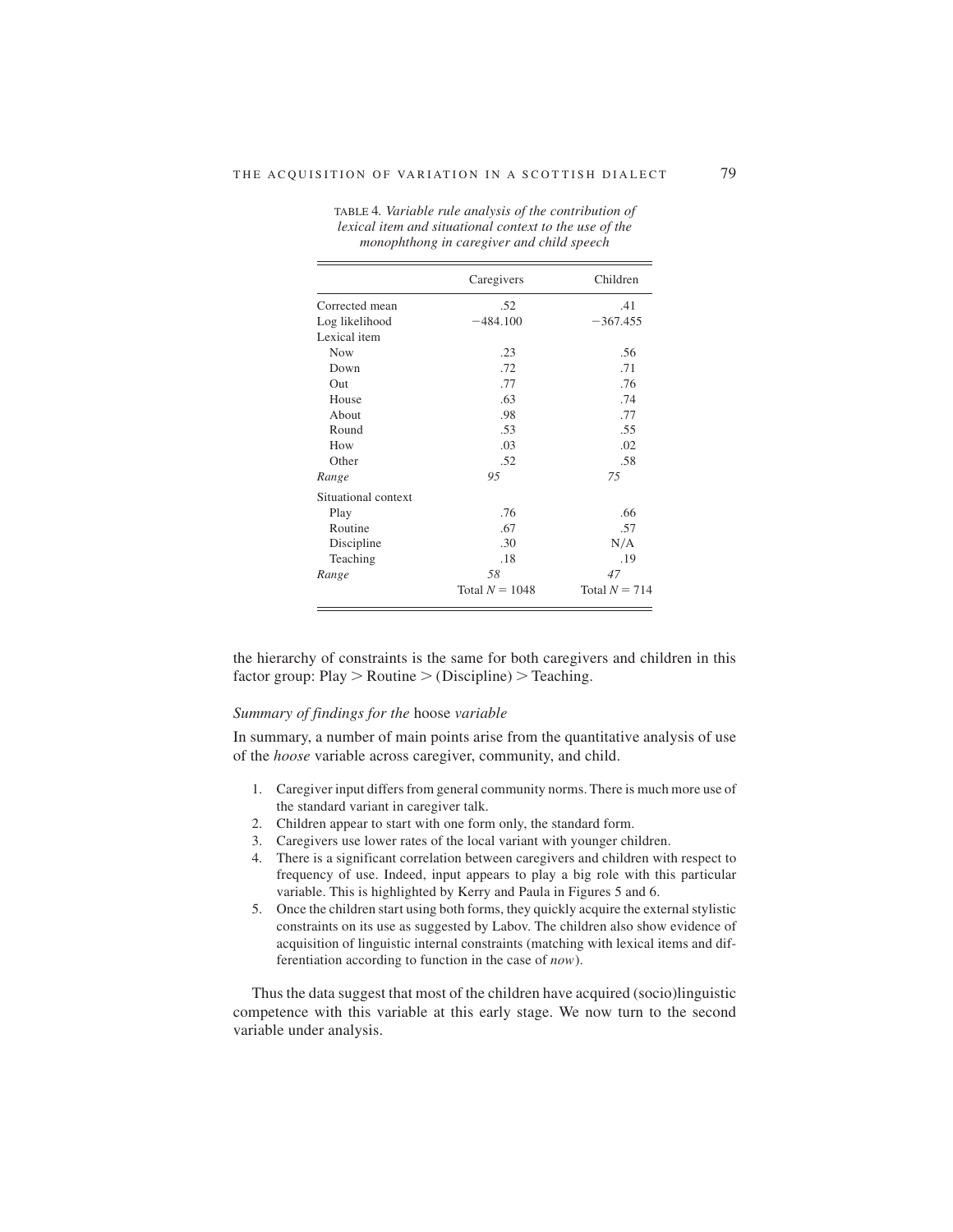## -*s* IN THIRD-PERSON-PLURAL CONTEXTS

The second variable is the use of *-s* in third-person-plural contexts.

- (16) a. So what *are* they doing on Tuesday in the picture? What'*s* the boy and the girl doing on Tuesday? (caregiver)
	- b. *Does* teachers have the video camera on? (caregiver)
	- c. There'*s* just two wheels. (Isabel, 3;0)
	- d. Where's your ribs? (Kieran, 3;6)
	- e. My trousers *is* falling doon. (Kieran, 3;6)
	- f. Your leggies *are* cold. Your feeties *is* cold as well, *aren't* they? (caregiver)

This variable has been analyzed extensively in the sociolinguistic literature, as it occurs in many varieties of English worldwide (e.g., Cheshire, 1982; Clarke, 1997:229; Cukor-Avila, 1997; Fasold, 1972; Godfrey & Tagliamonte, 1999; Labov, Cohen, Robins, & Lewis, 1968; Poplack & Tagliamonte 1989, 2005; Schneider, 1983; Singler, 1991; Wolfram, 1969). For present purposes, we provide a brief summary only of findings from synchrony and diachrony.

#### *Previous research on -*s

The present indicative paradigm has changed substantially since Middle English. During this period, a number of surface inflections existed throughout the paradigm: *-est*, *-eth*, *-s*, and *-en* and these were geographically delimited (e.g., Barber, 1997:166–171; Denison, 1993:12/13; Fischer, van Keemenade, Koopman, & van der Wurff, 2000:70). By the 16th century, the northern form *-s*, circumscribed to third-person-singular contexts only, was the main inflection used.

In Scots and more northern varieties, inflection was not limited to third-personsingular contexts, but appeared in third-person plural, as well. Specifically, "when the subject is a noun, adjective, interrogative or relative pronoun, or when the verb and subject are separated by a clause, the verb takes the termination *-s* in all persons" (Murray, 1873:211). Thus, the split in use of *-s* is not between singular or plural, or person, but instead involves the type of subject and adjacency in these third-person-plural contexts. This pattern of use, referred to as the Northern Subject Rule, is in fact a relic dating back to the 13th century when expressions "such as, *the men syts* are not vulgar corruptions, but strictly grammatical in the Northern dialect" (Murray, 1873:212).

Despite this "rule" dating back more than seven hundred years, this very specific pattern of use is still found in present day dialects in which *-s*is used variably in plural noun phrases (NPs), but never or very rarely with the pronoun *they* (e.g., Hackenberg, 1972; Tagliamonte, Smith, & Lawrence, 2005; Wolfram & Christian, 1975). In fact, the categorical versus variable use is generally circumscribed to dialects that are either from more northern areas of the British Isles or speakers who are descendents of these peoples who have remained relatively immune to mainstream developments (e.g., Hackenberg, 1972; Montgomery, 1989; Wolfram & Christian, 1975).

Not surprisingly then, this is the pattern found in the Buckie dialect, at least in the adult-to-adult data (see e.g., Adger & Smith, in preparation). But, what about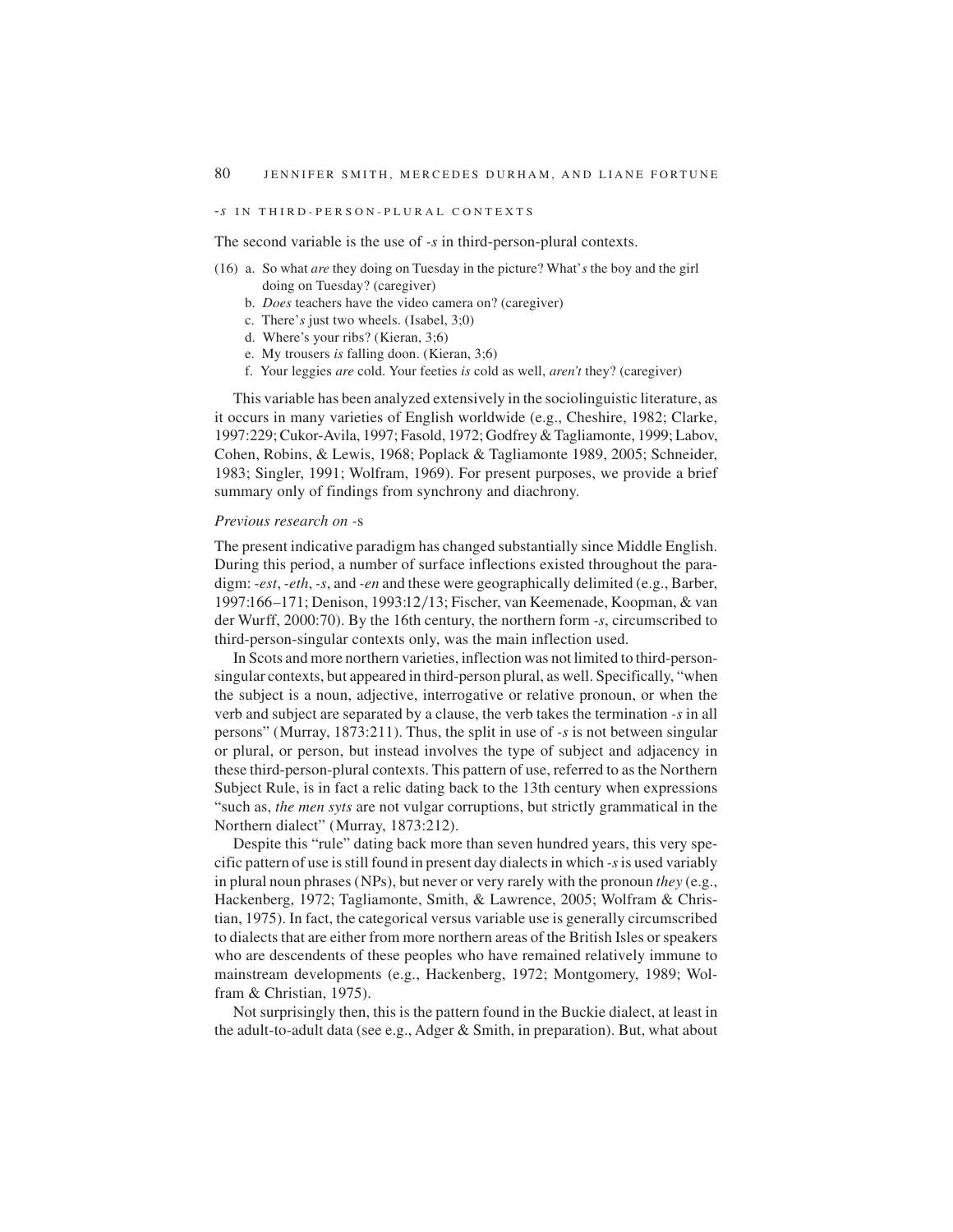|                 | Caregivers<br>Children<br>Community |     |      |                 |      |              |      |                 |                |     |      |
|-----------------|-------------------------------------|-----|------|-----------------|------|--------------|------|-----------------|----------------|-----|------|
| pro <i>they</i> |                                     | NP  |      | pro <i>they</i> |      | NP           |      | pro <i>they</i> |                | NP  |      |
| N               | $\%$                                | N   | $\%$ | N               | $\%$ | N            | $\%$ | N               | $\%$           | N   | $\%$ |
| 1274            | 1                                   | 605 | 60   | 373             |      | 1 331 66 131 |      |                 | $\overline{1}$ | 180 | 65   |

TABLE 5*. Overall distribution of* -s *in third-person-plural contexts*

the children? How do they fare in the acquisition of this specific constraint on use? In the acquisition literature, it is reported that the particular standard inflection (i.e., on third-person-singular contexts) is acquired relatively late, as the child must "know" whether the subject is singular or plural; whether it is a first, second, or third person; and whether the event is in the present tense (e.g., Brown, 1973). Generally, "two and three year old children gradually go through a stage during which they sporadically omit  $\dots$  the third person singular present tense  $+s$ inflection on verbs, so alternating between e.g., *Daddy wants one* and *Daddy want one*" (Galasso, 2004:99). In Buckie, the children are faced with yet another constraint on use: the distinction between subject types in third-person plural. To further confound the acquisition process, they also have to learn that NP subjects appear variably with *-s*.

Social constraints may also be predicted to operate. Use of *-s* with plural NPs in other dialects is largely confined to the working classes (e.g., Wolfram & Christian, 1975), and despite it being "strictly grammatical in the Northern dialect," it does go against the rules of Standard English.

Thus we are presented with yet another ideal situation in which to test the acquisition of (socio)linguistic norms. How do the caregivers treat these forms in interaction with their children, and how in turn do they respond? We now turn to the analysis.

## *Circumscribing the variable context*

Only third-person-plural contexts of present indicative were included. The historic present was not included and neither were cases in which it is difficult to tell whether the statement refers to past or present (e.g., with the verbs *put* and *cut*).

## *Results*

*Overall distribution of use of* -s*.* Table 5 shows the results for *-s* in thirdperson-plural contexts across community, caregiver, and child. Three points emerge from overall distribution of *-s* in Table 5. First, the constraint from the 13th century, when *-s* appears in full NP contexts but not pronominal *they*, remains intact today across all three groups of speakers, even the children. Thus, these young speakers have acquired this very specific categorical vs.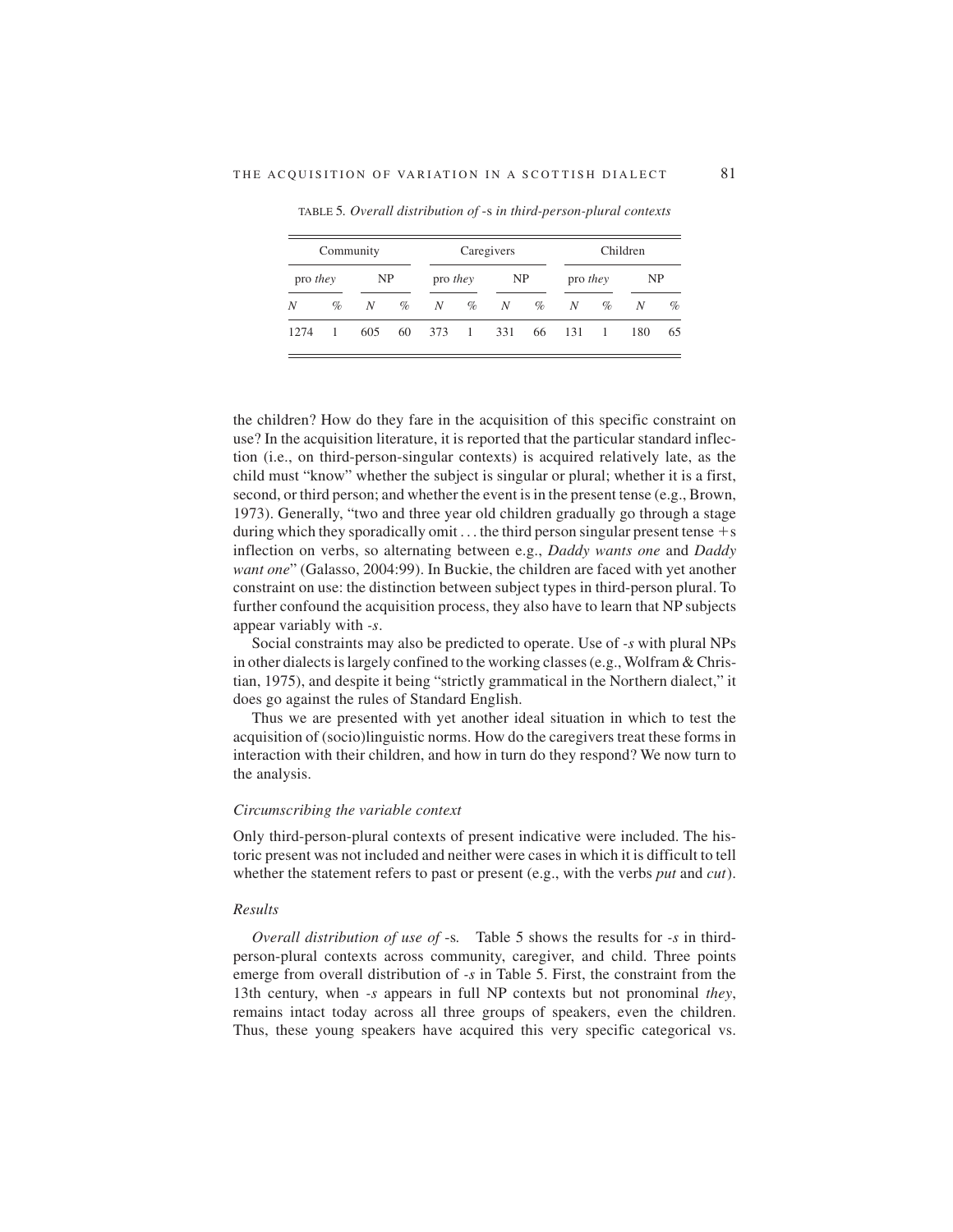

figure 8. Overall distribution of verbal -*s*.

variable rule from the start of the acquisition process. Second, unlike the *hoose* variable, the caregivers exhibit higher rates of nonstandard use compared to general community norms: compare 66% to 60%. Thus, the prediction that caregivers might actually use more standard variants when interacting with their offspring is not borne out with this particular variable. Third, the children match very closely their caregivers' frequency of use: compare 65% to 66%. In fact, we have a situation in which the children's speech mirrors the caregivers, who in turn mirror the community norms in terms of frequency of use.

We now concentrate on the variable contexts of use only, excluding the categorical contexts of pronominal *they*.

*Individual speaker.* We begin by looking at individual speaker pairs. Figure 8 shows the results. Table 11 in the Appendix shows both the *N*s and percentages of use. Recall that with the *hoose* variable, the youngest children had one form only, and it was the standard form. In sharp contrast to this, all children are variable in the use of *-s* with plural NPs, regardless of age. Moreover, all caregivers also use both forms, regardless of the age of their child. These trends are highlighted by the mean lines on Figure 8.

Recall that matching between caregiver and child was statistically significant for the *hoose* variable (see Figure 3). Figure 9 shows the results for verbal -*s*. Figure 9 shows a 1-tailed Pearson's correlation test that yields a nonsignificant result ( $r = .363$ ,  $df = 9$ ,  $p > .10$ ). In other words, there is no significant matching between caregivers and their children as a group. We return to this point later.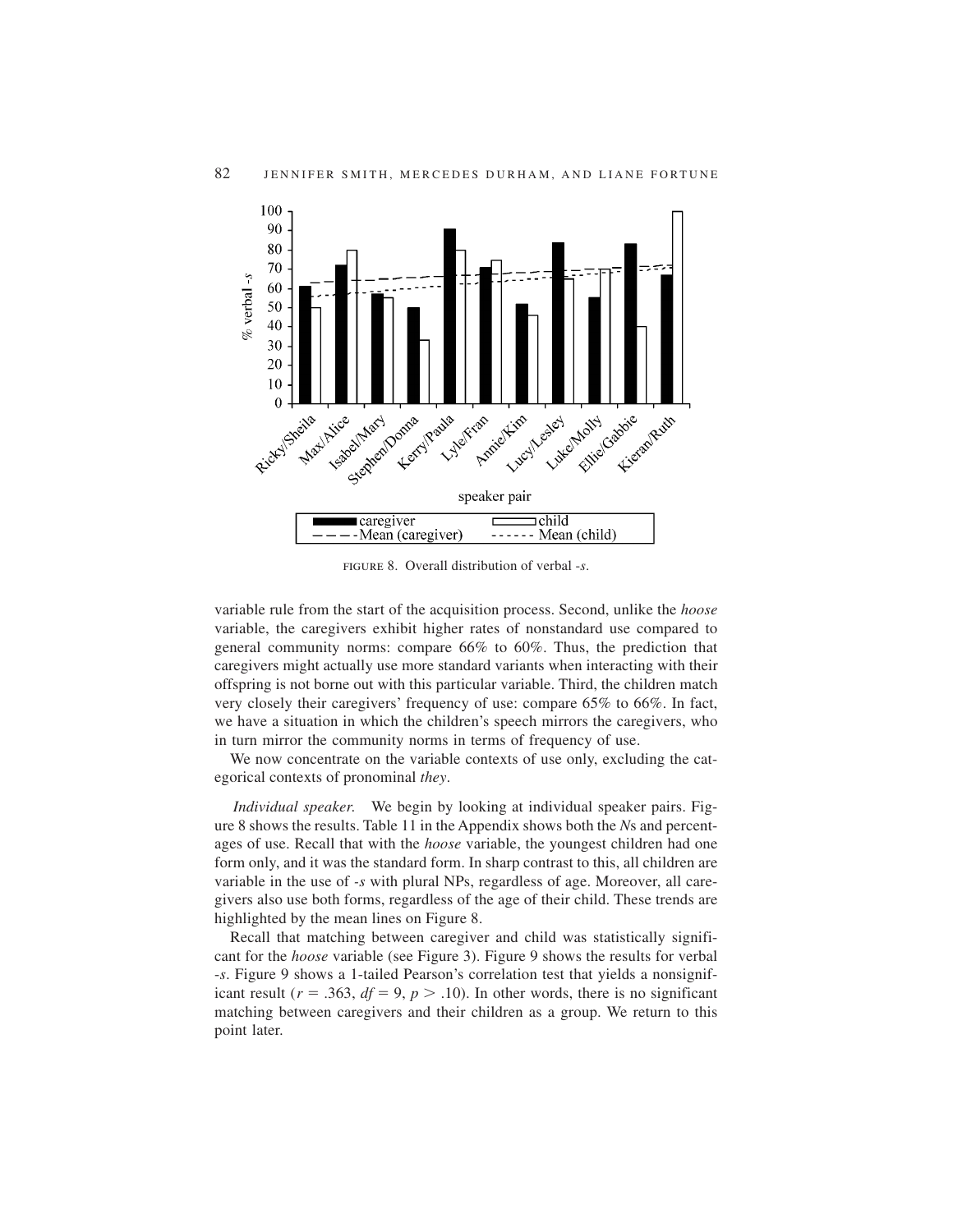

FIGURE 9. Correlation of children/caregivers for verbal -s.

*Stylistic constraints.* As with the *hoose* variable, we examine when and where the nonstandard variant occurs, and again begin with the formality constraints proposed by Labov (2001:437).

Figure 10 shows the use of *-s* in third-person plural NP contexts across different situational contexts. We have not included Discipline here because of small *N*s (see Table 12 in Appendix).

Figure 10 shows that there is a dip in Teaching with the caregivers, but nothing like as dramatic as for the *hoose* variable. The children show little or no differentiation in use across the three different styles.<sup>10</sup> In addition, there is no correlation between the caregivers and the children ( $r = .182$ ,  $df = 2$ ,  $p > .10$ ). What then is governing the variability? We have shown that there is no matching of frequencies of use with the caregiver and no evidence of style-shifting. We have demonstrated, however, that the children have acquired the rather specific categorical versus variable rule in the use of third-person contexts. Within the variable contexts, we explore further a number of linguistic factors that are cited as favoring the use of  $-s$  in plural NP contexts.<sup>11</sup>

*Linguistic constraints.* Plural existentials, as in (17), show the highest rate of -*s* marking in all dialects studied and, in fact, use of -*s*in these contexts is reported in all social classes (e.g., Hay & Schreier, 2004).<sup>12</sup>

(17) a. *There's* jelly sweeties for yous. (Ellie, 3;5)

b. *There are* elephants at the party. (caregiver)

Figure 11 shows the results when these contexts are separated from other NP types. (*N*s and % are shown in Table 13 in the Appendix). Note that the effect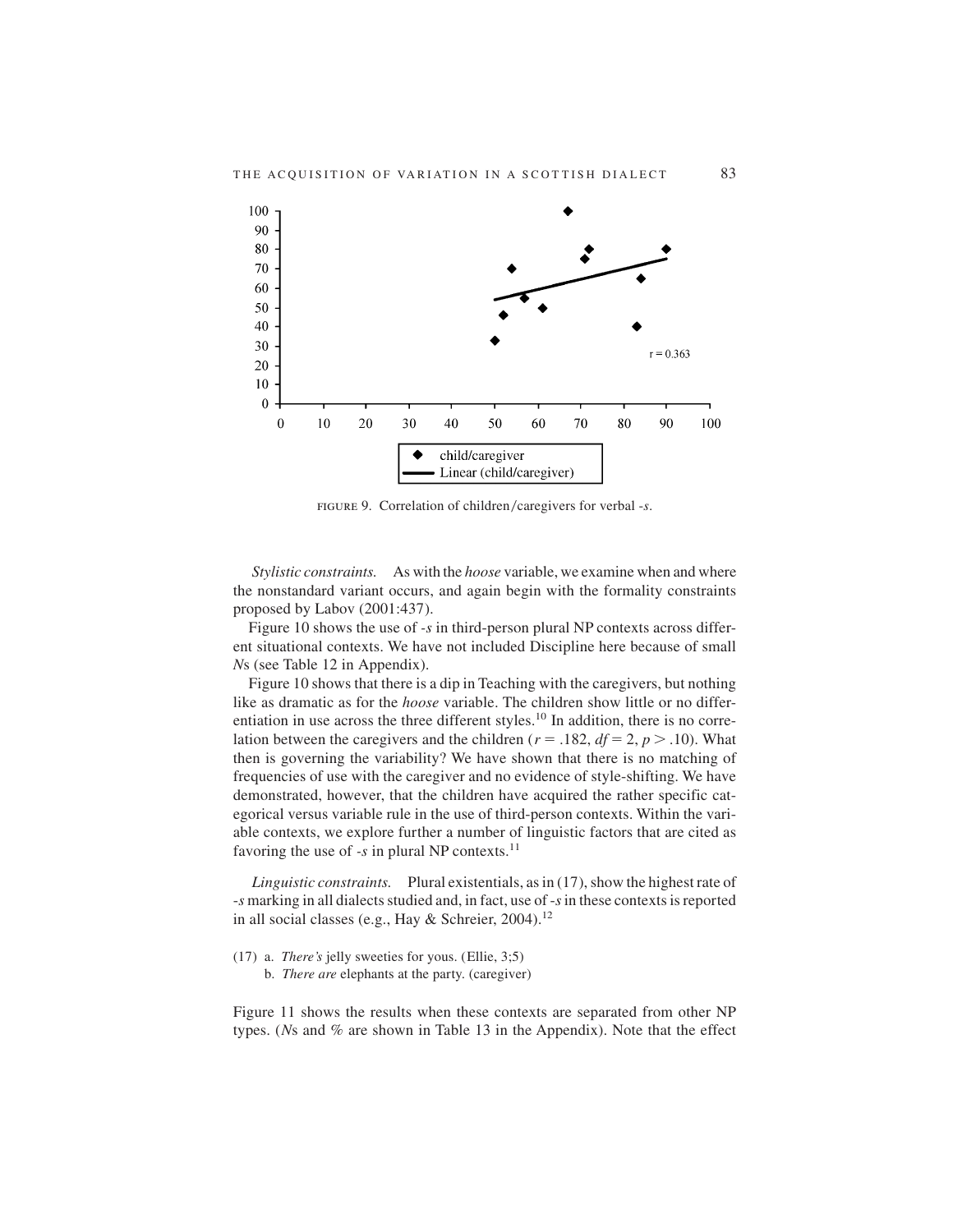

figure 10. % of verbal -*s* by situational context.



figure 11. Distribution of verbal -*s* by subject type.

is consistent across community, caregiver, and child. There is almost categorical use of -*s* in existential contexts, but much lower rates in other types of syntactic structures. Moreover, this is not a "mistake," with the full agreement pattern not yet acquired, instead, the children are following community norms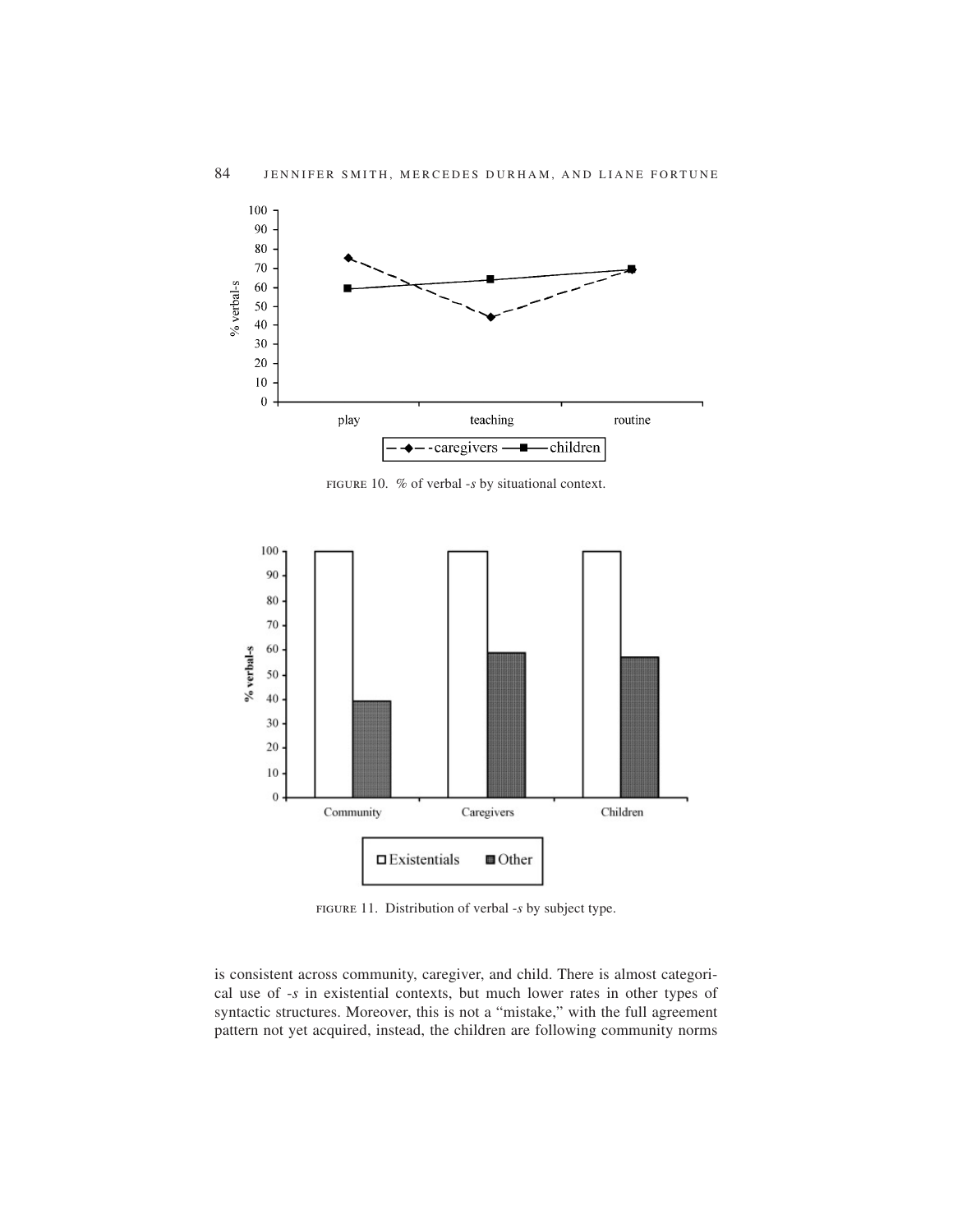|       | Community |       |      | Caregivers |           |       |      | Children |           |    |       |
|-------|-----------|-------|------|------------|-----------|-------|------|----------|-----------|----|-------|
|       | this/that | Other |      |            | this/that | Other |      |          | this/that |    | Other |
| N     | $\%$      | N     | $\%$ | N          | $\%$      | N     | $\%$ | N        | $\%$      | N  | $\%$  |
| $20*$ | 100       | 374   | 36   | 65         | 100       | 172   | 43   | 36       | 100       | 91 | 45    |

TABLE 6. Overall distribution of -s by demonstratives this/that versus other

\*The total number of contexts of use for the community data is comparatively low compared to caregiver and child. This is explained by the different discourse styles in the data in which caregiver/child interaction involves identification of objects using demonstrative pronouns.

of use. Given their near-categorical status, existentials are now removed from further analysis.

Perhaps not surprisingly, *here* in subject position in plural contexts, as in (18), is also nearly categorical—from a total of 16 tokens (children  $N = 4$ , caregivers  $N = 12$ ), 15 (94%) appear with  $-s$ . This context is also excluded from analysis.

(18) *Here's* my bubbles. (Max, 2;11)

Another possible linguistic internal influence not reported in the literature is the use of the demonstrative pronouns *this* and *that*. In the Buckie dialect, these "singular" forms appear with plural subjects, in alternation with the standard forms *these* and *those*, as in (19).

- (19) a. *These are* sweeties. (Lucy, 3;4)
	- b. *This is* ladies' trousers. (caregiver)
	- c. Mam, *is that* stickers? (Luke, 3;5)

In fact, *this* and *that* are the majority forms used in these plural contexts. From a total of 140 tokens of demonstrative pronouns, only 19 (14%) use the standard form *those* or *these*. In these 19 cases, only one appears with -*s*, as in (20), that is, they are categorically standard.

(20) Whose mincemeat pies is these? (Max, 2;11)

The opposite pattern is evident for *this/that*, however. Table 6 shows the results for use of -*s* in the 121 contexts in which these nonstandard demonstratives are used across the three groups of speakers. The results are conclusive—there is categorical use of -*s* with the demonstrative pronouns *this* and *that* across the three groups of speakers, but nearly categorical use of the standard form with *these* and *those*. Thus, the children have acquired yet another constraint on the use of  $-s$  in plural contexts—*that*/*that* triggers  $-s$ , *these*/*those* does not. Given the lack of variability in these contexts, all pronominal demonstratives—*this*, *that*, *these* and *those*—are removed from further analysis.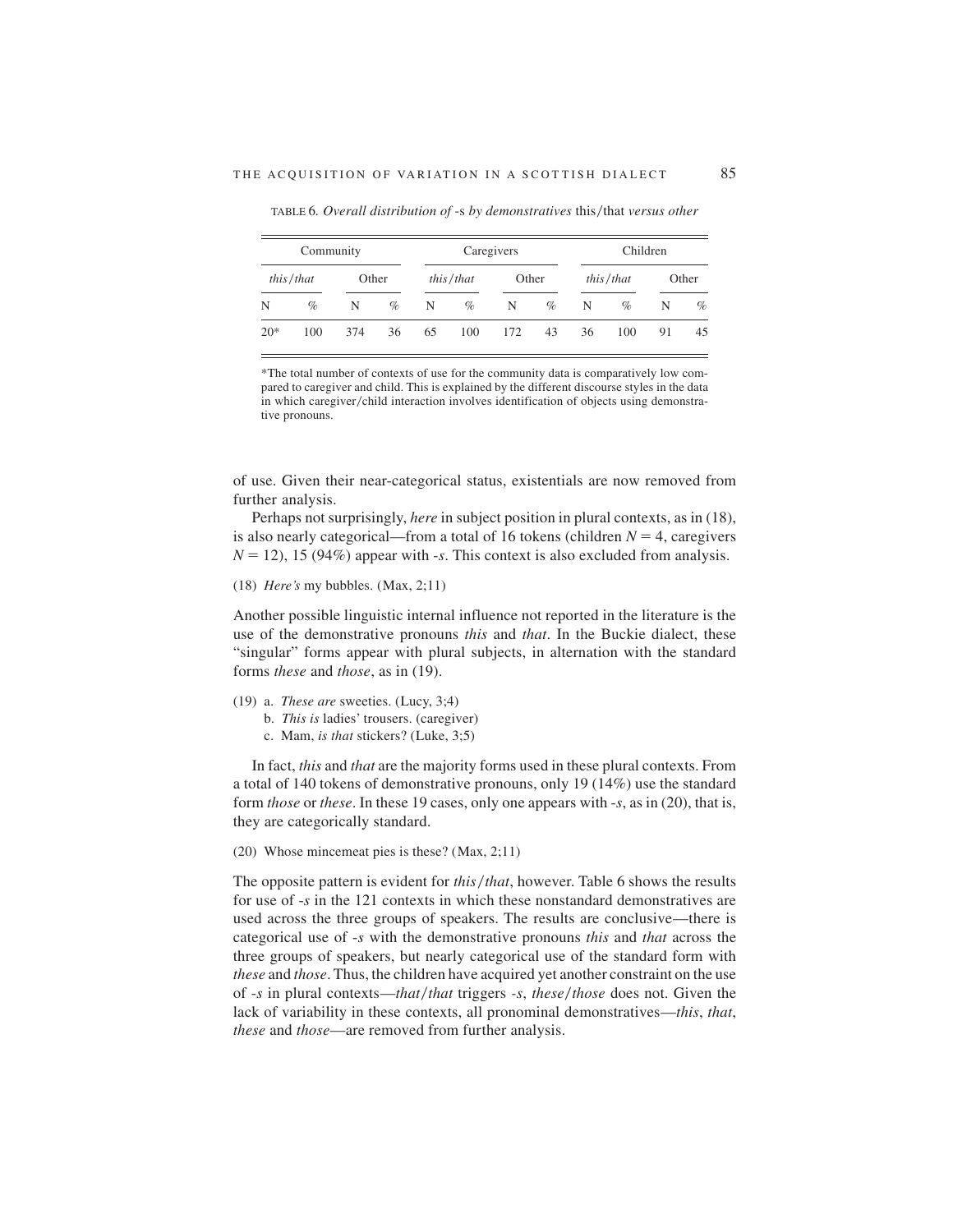

figure 12. Distribution of -*s* by sentence type.

We now turn to the fully variable contexts of use. Given their syntactic structure, interrogatives, as in (21–22), may also show higher rates of -*s* marking in comparison to declaratives. In fact, use of -*s* in this context has a long history as Murray (1873:212) cited question forms as being an environment in which -*s* is permitted in northern dialects.

- (21) a. What do bees say? (caregiver)
- b. Fit *does* hens make? (caregiver)
- (22) a. *Are* any mannies there? (Luke, 3;5) b. *Does* teachers have the video camera on? (caregiver)

In the adult data, there are only 7 examples of interrogatives, too few to be used for comparison, thus we compare caregiver and children only. We include both yes/no interrogatives, as in  $(22)$ , and *wh*-interrogatives, as in  $(21)$ . Figure 12 shows the results (see Table 14 in the Appendix). Again, the effect is consistent across caregiver and child, that is, there are higher rates of -*s* in interrogative constructions.

A last constraint reported in the literature is in the type of verb. Montgomery (1989:257) noted that Appalachian English has higher frequencies of -*s* marking on copula *be*, as in (23), when compared to main verbs, as in (24).<sup>13</sup>

- (23) a. Your ains *is* upstairs. (caregiver)
	- b. My paints *are* in here. (Lucy, 3;4)
- (24) a. Cos the peoples *goes* shopping. (Isabel, 3;0)
	- b. When the spiders *go* down there... (Kerry, 3;2)

Figure 13 shows the results across the three different groups of speakers, with *N*s and percentages shown in Appendix Table 15. The same picture emerges—higher rates of -*s* across the verb *be* when compared to other verbs across all groups. The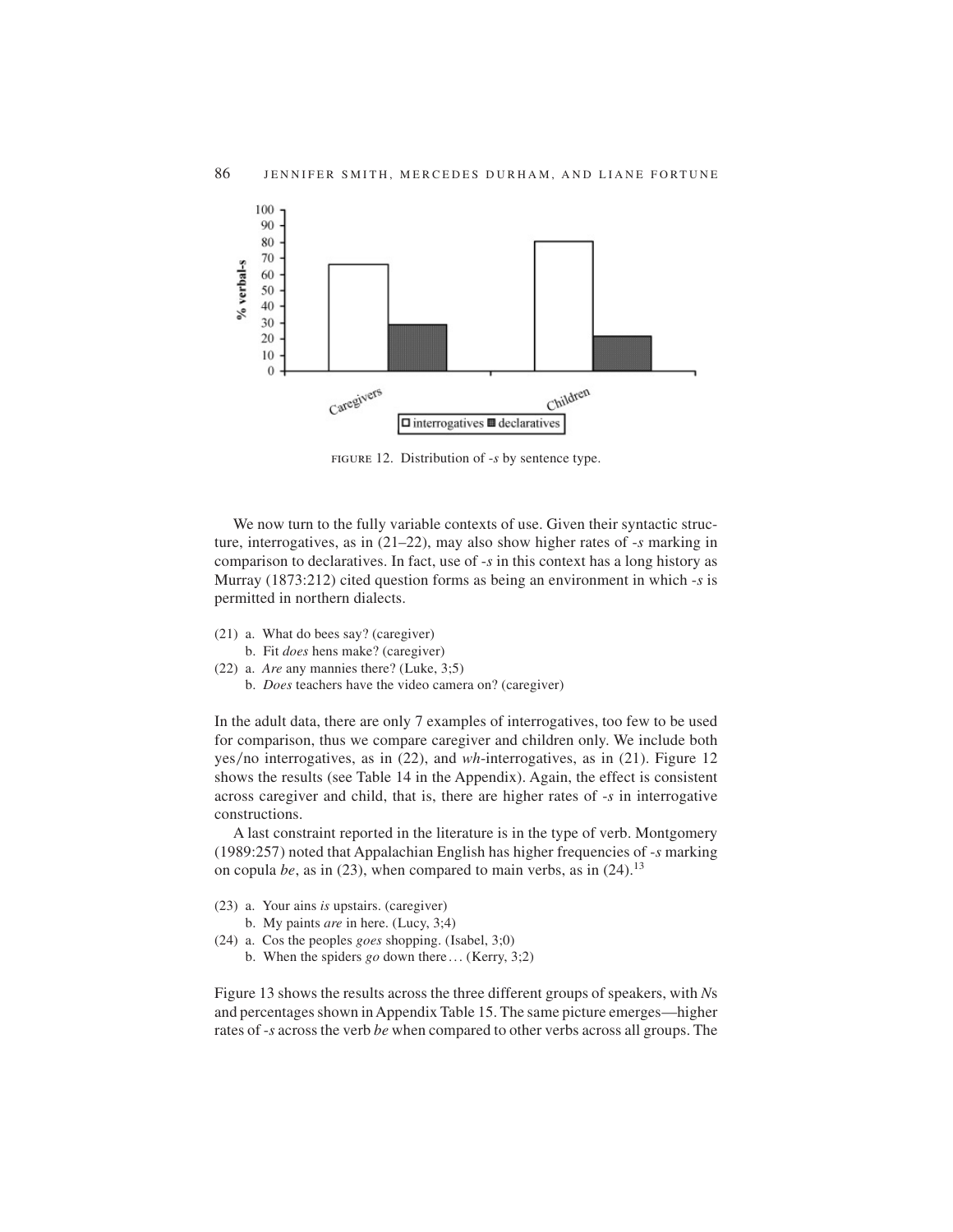

figure 13. Distribution of -*s* by verb type.



figure 14. Summary of frequencies of use by linguistic constraints across community, caregiver and child.

community and caregivers do not treat these verbs equally, and neither do the children.

We have examined a number of internal constraints on the use of verbal -*s* across community, caregiver, and child. These reveal remarkable similarities, not only in terms of conditioning of use, but also with respect to frequencies across the different contexts. For comparative purposes, these are summarized graphically in Figure 14.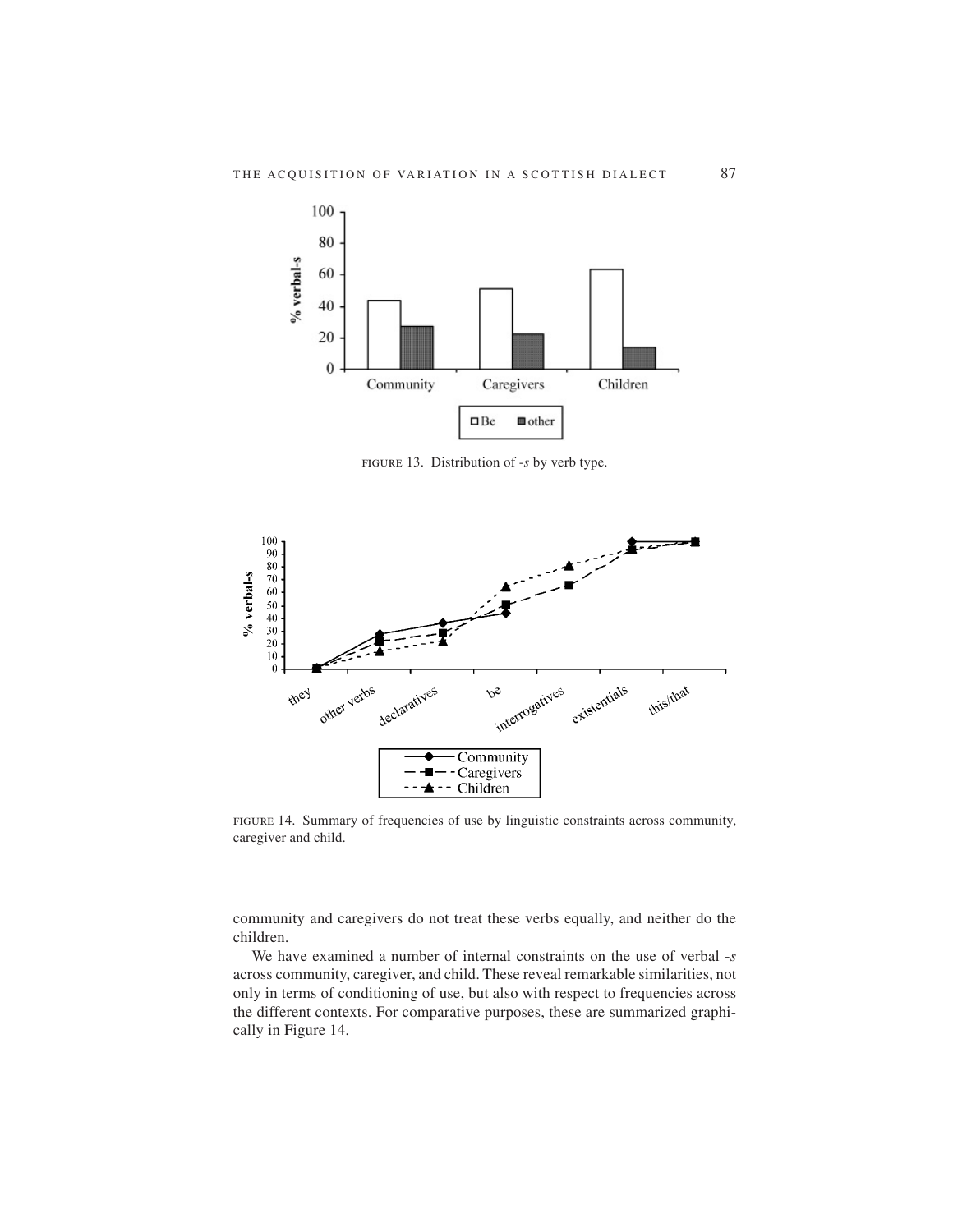|                     | Caregivers      | Children       |
|---------------------|-----------------|----------------|
| Corrected mean      | .41             | .42            |
| Log likelihood      | $-95.791$       | $-42.785$      |
| Verb type           |                 |                |
| be                  | .58             | .66            |
| other               | .29             | .27            |
| Range               | 29              | 39             |
| Syntactic form      |                 |                |
| interrogative       | .78             | .78            |
| declarative         | .30             | .31            |
| Range               | 48              | 47             |
| Situational context |                 |                |
| Play                | .51             | $[.42]$        |
| Routine             | .62             | [.58]          |
| Teaching            | .29             | N/A            |
| Range               | 33              |                |
|                     | Total $N = 172$ | Total $N = 91$ |

TABLE 7*. Variable rule analysis of the contribution of verb type, syntactic structure, and situational context to use of -*s *in third-person-nonpronominal contexts*

*Multivariate analysis.* Having eliminated the (nearly) categorical contexts, we now evaluate the multivariate analysis of the use of *-s* in the fully variable contexts of use. Table 7 shows the results, which include *be* versus other verbs, questions versus declarative, and situational context. Teaching in the child data is removed because of small  $Ns$  ( $N = 3$ ). We do not include the community data, as only one point of comparison could be made (verb type). Table 7 basically confirms the distributional analysis. The children have acquired the linguistic constraints on use, but not the stylistic constraints. Note too that in the caregiver data, whereas Teaching disfavors the nonstandard form, Play neither favors nor disfavors it.

#### *Summary of results for -*s

In summary, for the morphosyntactic variable, we find the following.

- 1. Caregiver input is very similar to general community norms in terms of rates of use of -*s* with NPs. In addition, they use roughly the same rate of verbal *-s* regardless of the age of the child.
- 2. Children acquire the NP/pro constraint from the start of the acquisition process.
- 3. In the variable contexts, children start both with forms with NPs (-*s* and no -*s*) at the outset.
- 4. From the available data, children do not acquire the external stylistic constraints on its use, as suggested by Labov (i.e., formal speech variants used in formal contexts and informal speech variants in informal contexts). However, they do acquire a number of complex grammatical constraints, which are integral to both community and caregiver speech.
- 5. Input again plays a big role with verbal –*s*, but only in terms of internal constraints.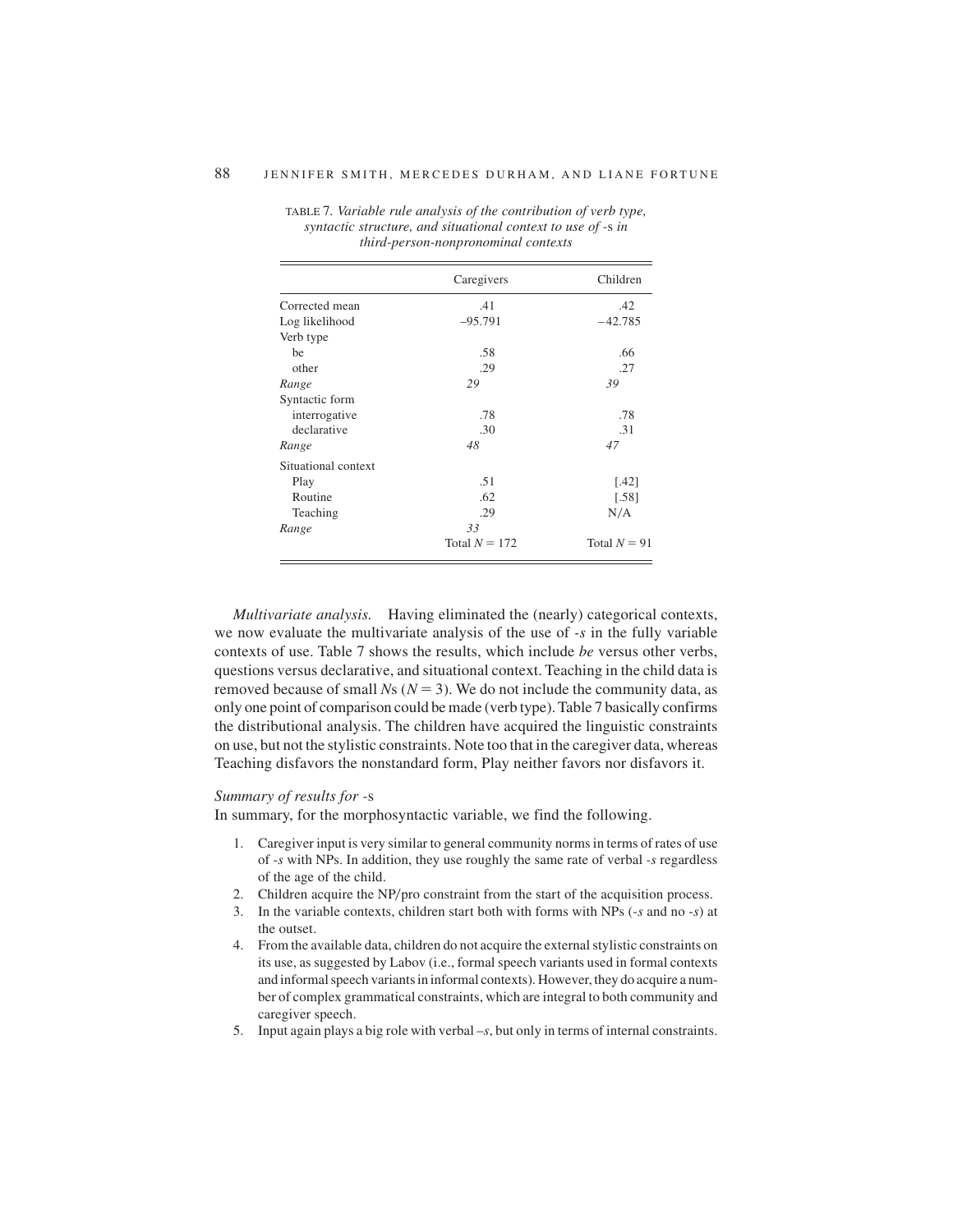## THE RESEARCH QUESTIONS REVISITED

Having now looked in detail at a number of internal and external constraints across two variables, we are now in a position to return to our original questions.

(a) Does caregiver input differ from more general community norms across all linguistic variables?

Our results show that it depends on the linguistic variable under analysis. With the *hoose* variable, the community norm was to use the local variant nearly categorically. Caregivers differed quite considerably from this, using it only 43% of the time (Table 3). In other words, caregiver talk was highly modified towards the standard form. With the -*s* variable, on the other hand, caregiver speech showed the same rates of use as general community norms (Table 5), suggesting that there is no specific "caregiverese" with this variable.

(b) Are variable forms in evidence from the start of the acquisition process (i.e., learned at the same time as categorical forms?)

This, again, depends on the linguistic variable under analysis. With the *hoose* variable, the younger children had one form only, and it was the standard form (Figure 3). The older the children in the sample, the more use of the local form. We hypothesized from this that the children start with one categorical form and build on this. With verbal *-s* on the other hand, all children, regardless of age: (1) had acquired the variable versus categorical use of -*s* in third-person contexts, and (2) were variable in their use of *-s* with plural NP contexts (Table 5 and Figure 8).

(c) What effect does caregiver input have on the child's acquisition of forms, not only in terms of frequency of use, but also in terms of external and internal constraints on the variability?

Again, the answer differs depending on the variable. With the *hoose* variable, caregiver input had an undisputed effect, both in terms of lexical and stylistic constraints, and matching of frequencies of use (Figures 5, 6, and 7). In contrast with  $-s$ , there was no statistically significant matching of frequencies of use between caregiver and child (Figure 9), nor was there matching with stylistic constraints (Figure 10). However, analysis of linguistic constraints demonstrated acquisition of complex syntactic structures, and moreover, matching of frequencies of use within these differing contexts (Figures 11, 12, and 13).

(d) Is sociolinguistic competence acquired at the same time as grammatical competence?

With the *hoose* variable, yes, evidenced from the stylistic and lexical constraints the children had mastered. With -*s*, no. The children showed complex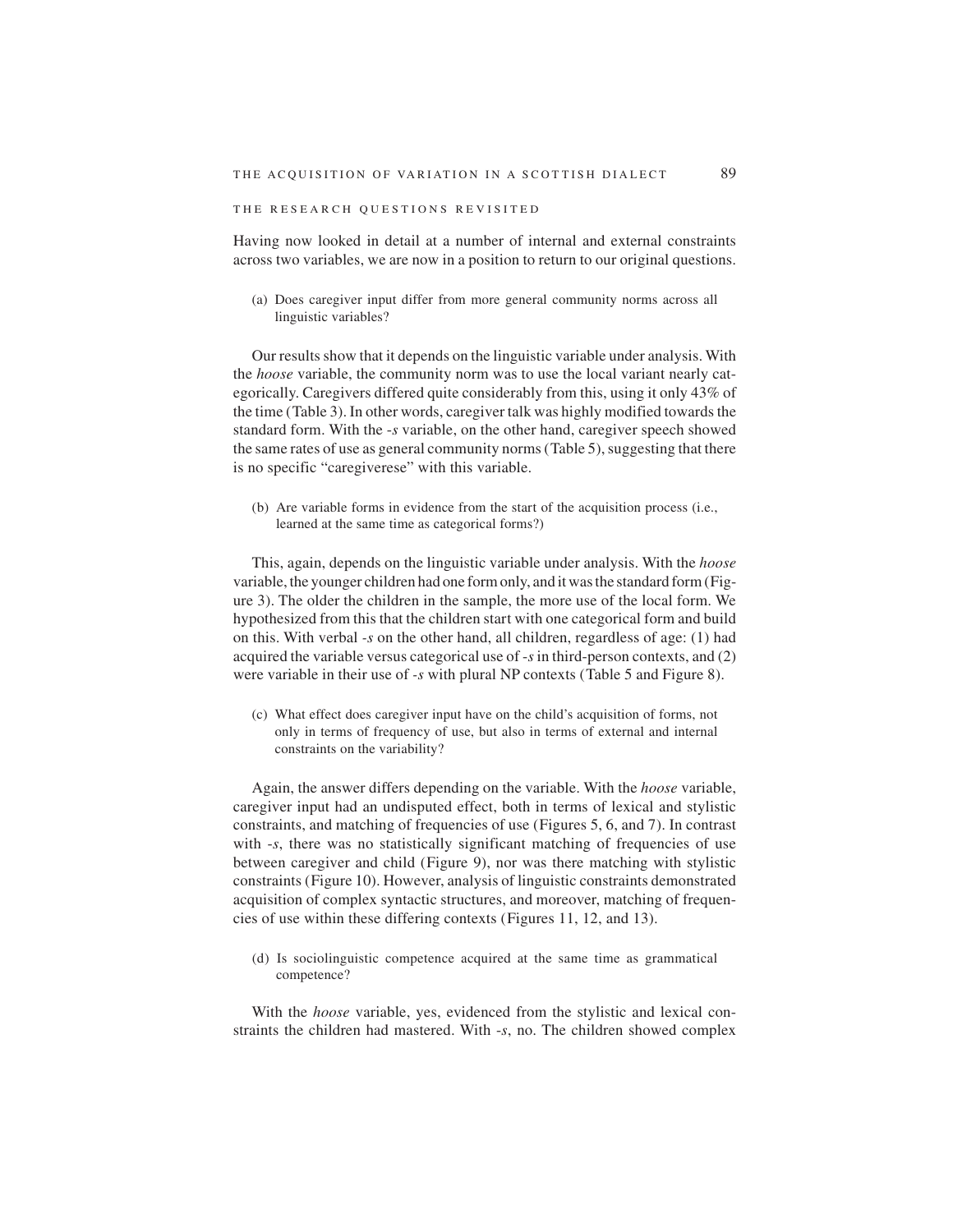grammatical competence in use of the variable forms, but little evidence of sociolinguistic competence.

And the final question:

(e) Are all linguistic variables acquired at the same time and in the same way?

From the evidence presented above, no.

In summary, the results for these two variables provide support for some of the claims presented in the introduction regarding the acquisition of variation, but not for others. In only one of the two variables in these data are variable forms acquired at the same time as categorical forms; in only one of the two variables is variation transmitted on a stylistic dimension; in only one of the two variables is sociolinguistic competence acquired at the same time as grammatical competence.

## *Discussion*

How can these highly differentiated results across two linguistic variables be explained? Recall Kerswill's (1996:199) suggestion that "exactly when a child acquires a feature of his or her first dialect depends on the linguistic level, the complexity of the conditioning, and the child's age." Certainly this study demonstrates that not all variables are acquired in the same way or at the same time. But, are linguistic level, complexity of conditioning, and age the key factors in the acquisition process? Linguistic level differentiates the two variables under analysis in these data: one is morphosyntactic and the other is the alternation between two phonemes in a particular lexical set. Their complexity of conditioning also differs. With the *hoose* variable, the child has to learn which lexical items participate in this alternation. With verbal -*s*, the child has to learn, first, how to differentiate the type of subject in third-person-plural contexts, then, within the variable contexts, make a distinction between whether it is an interrogative, declarative, or existential, and which verb it occurs with. In other words, use of -*s* involves more complex linguistic configurations in comparison to the *hoose* variable. Because of this, it might be predicted that the child would acquire the "simpler" variable first and the more "complex" one later. However, the results show the opposite. With the morphosyntactic variable, the children have both forms -*s* and no -*s*—right from the start, whereas with the *hoose* variable, the youngest children start with one form only. Age and complexity do not go hand in hand. When we consider the issue of complexity within verbal -*s* only, the patterns of use for social constraints appear relatively straightforward; the standard form should be used in more formal contexts. In contrast, the set of linguistic constraints on use are more complex. However, the children acquire the internal constraints, but not the stylistic constraints. Thus, neither linguistic level, complexity, or age can fully explain the patterns of acquisition found in these data. What other explanations can be appealed to?

Foulkes et al. (2005:199) suggested that "it may be more enlightening to take a closer look at the full range of choices available to adults and assess the socio-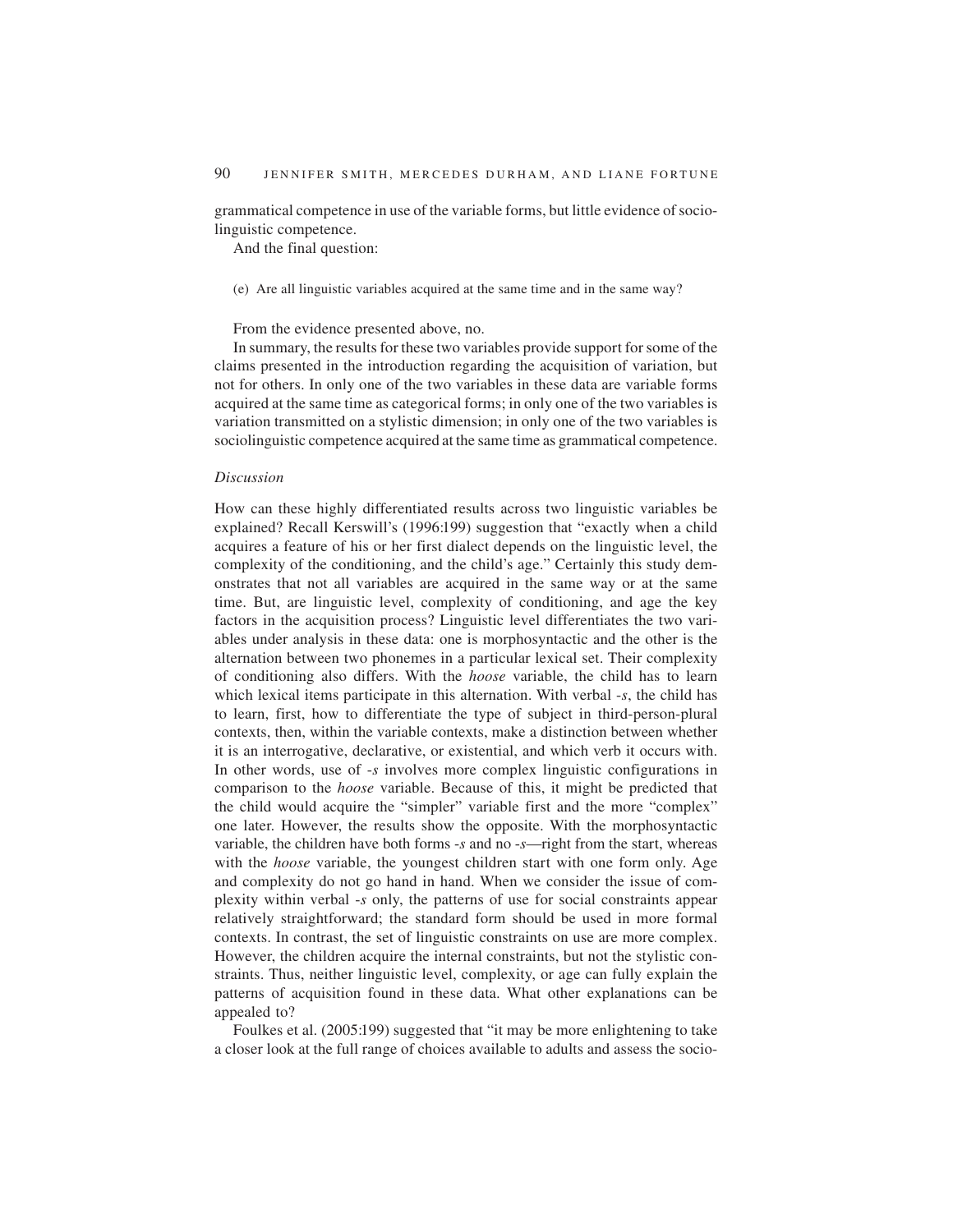linguistic meanings of those choices within the community." From this, "the choices parents make serve to introduce children to socially structured linguistic alternatives." We agree, but suggest further, that it may be whether or not the community has any (at least conscious) choice that influences the talk used by caregivers, and subsequently, how variation is acquired by the child. With these particular variables, the caregivers "know" that *house* has widespread, prestigious currency outside the community, whereas *hoose* is local and familiar. From this, they "know" when and where it is appropriate to use one variant or the other, and with this knowledge, they "teach" their children the sociolinguistic rules of use. Hence, we see not only much lower rates of the local monophthongal variant in caregiver talk when compared to community norms, but also stylistic switching. Following Foulkes et al. (2005) and Roberts (2002), we might also presume that, given this knowledge, the diphthong is given prominence in caregiver speech in order to "bias [children] toward the more positively evaluated variant" (Foulkes et al., 2005:199). This appears to be most extreme with the youngest children who use only the diphthong. In fact, use of the standard, as opposed to the local form, may provide an alternative scenario to more traditional accounts of caregiver talk, which serves to "simplify and enhance linguistically relevant cues" (Liu, Kuhl, & Tsao, 2003:3) in order to "assist the child's analysis of linguistic materials" (Garnica, 1977:81). Verbal –*s*, on the other hand, does not exhibit divergence from community norms in caregiver speech, nor does it show extreme stylistic shifting. The caregiver talks to the child in the same way as she would talk in adult-to-adult interaction. We suggest that the caregivers do not "modify" their linguistic behavior with this variable, as they are not consciously aware of

the forms they are using in the first place. Thus, they are unable, at least overtly, to help the children acquire sociolinguistic competence. If the caregivers are not aware of the social impact of the variants, then the children are not either. In other words, we suggest that a guiding principle in the acquisition of (socio)linguistic competence may lie in whether the variable is a marker or an indicator (Labov, 1994:78) in the community in which the child is growing up.

However, in focusing on the "failure" to gain sociolinguistic competence in the use of -*s*, what should not be overlooked is the mastery of complex linguistic constraints from the earliest stages of the acquisition process, and the fact that the frequencies of use in the caregiver data are matched in almost every case by the child. We have not discussed here which mechanisms may give rise to the acquisition of these very dialect specific frequencies and forms, for example, whether the variability is within the grammar itself or the result of some extra-grammatical processes (cf. Henry et al., 1997). This is the subject of future research (Adger & Smith, in preparation). However, what we hope we have highlighted is the interdependence of community, caregiver, and child in the acquisition of a grammar that has variation at the source.

#### NOTES

**<sup>1.</sup>** There have also been a number of studies on acquisition of variation in primary school children (e.g., Gleason & Perlmann 1985, Houston, 1969, Purcell, 1984, Romaine, 1984).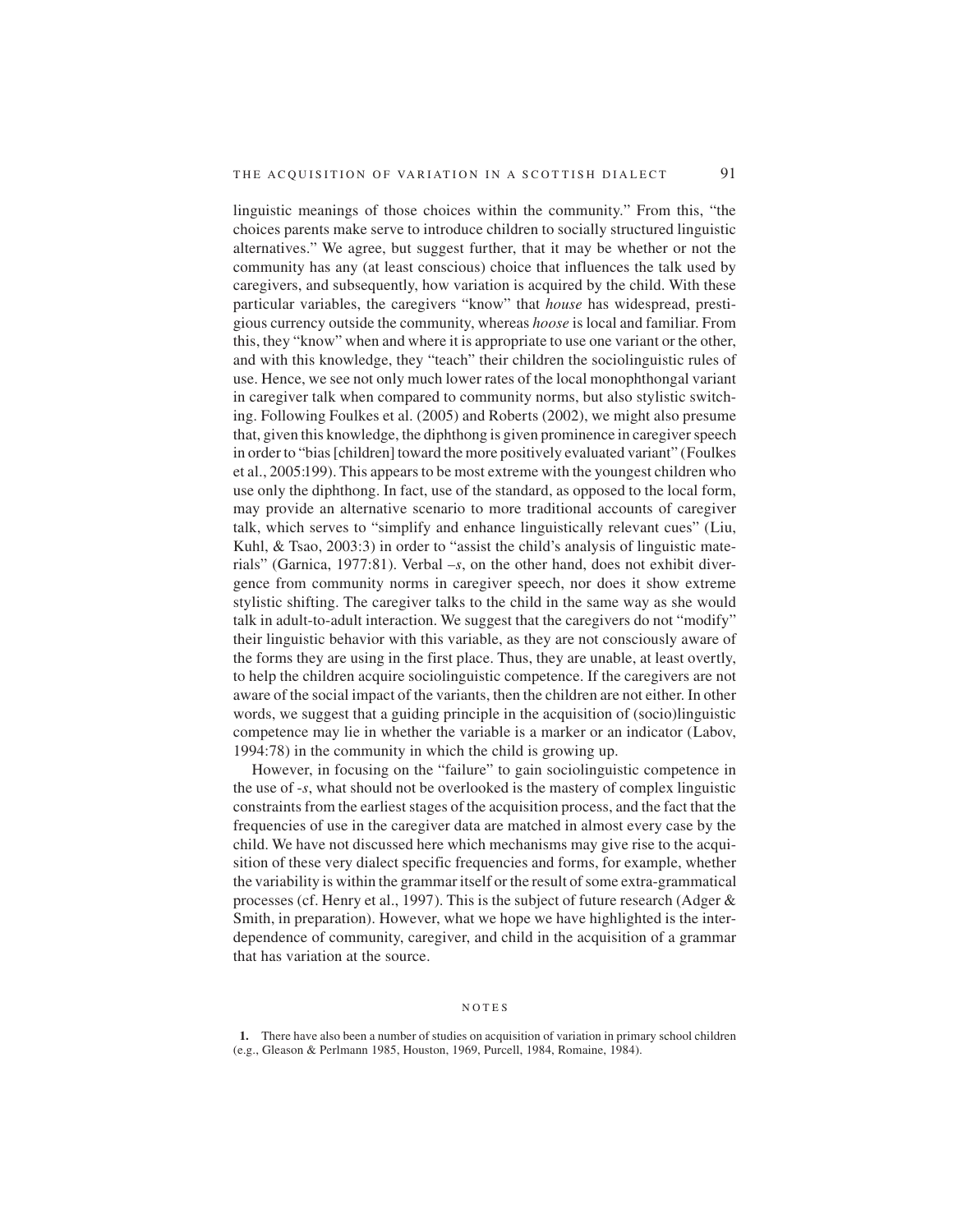**2.** But see Davis & Lindblom, 2001; Newport, Gleitman, & Gleitman, 1977, for a different analysis of caregiver talk.

**3.** No child was in formal schooling, but most went twice weekly to a locally run play group.

**4.** A more direct comparison with the caregivers would be to include the young female community members only. However, with both variables, the patterns of use were the same across age and sex in the community data, thus the entire data set was used.

**5.** Macaulay and Trevelyan (1973) distinguished four different variants in their study of different social groups in Glasgow (but see Romaine (1975:121) for criticism of this approach). In Macaulay's 1991 study, the variable is divided between monophthong and diphthong only.

**6.** Various explanations can be offered as to why these items do not show the "expected" alternation. Some words entered the language after the Great Vowel Shift (e.g., *clown*, *row*, *allowed*), thus they would never have been pronounced with the high back monophthong. Others are borrowings from French (e.g., *tower*, *mountain*), whereas others form a separate group (e.g., *found*, *ground*) in which the variation occurs between the standard  $/\Delta u/$  and the local variant  $/\Delta t/$ , that is, [f $\Delta u$ md]  $\rightarrow$ [f $\pi$ n] in this dialect, at least. Others may simply be the result of "lexical erosion" (Johnston, 1997:474). As Stuart-Smith (2003:123) pointed out "the consequences of lexical drain on the phonology of Urban Scots are difficult to predict, though we would assume that it can only increase the rarity of alternation and gradually pull lexical incidence towards that of Scottish Standard English."

**7.** This may lend support to Macafee's (1997:521) claim that these two different phonemes belong to different dialect systems.

**8.** It should be noted that these contexts of use are not unproblematic and overlap sometimes occurs. For example, there may be ambiguity between Play and Teaching, as teaching often is done through play in these early years. A set of guiding principles was adopted (e.g., if during Play a specific question was asked, such as "What colour is it?" then it was coded as Teaching). There were no cases of the child disciplining the caregiver. The child's utterance was coded as Discipline if it took place in the context of being disciplined by the caregiver.

**9.** Preceding and following phonological context were also coded for. However, as this variable is essentially part of a lexical set, analysis revealed major skewing in the data. For example, in the case of preceding segment  $d$ , 217 of the total 221 tokens were the lexical item 'down'. Furthermore, for the preceding segment  $/b/$ , 77 out of the total 78 tokens were the lexical item 'about'. For preceding segment  $/r/$ , 130 out of the total 181 tokens were the lexical item 'round'. The same was true of following phonetic context. For this reason, phonetic context is not considered in this analysis.

**10.** Because of small *N*s, we cannot divide the data into individual speakers across the different contexts of use.

**11.** These constraints are not exhaustive. A number of others are reported in the literature, including copula versus auxiliary *be*, polarity, and NP configuration (e.g., Montgomery, 1997). However, because of bad data distribution (e.g., very small numbers of tokens in negative contexts and an abundance of copula constructions), we could not test for these constraints in the current study.

**12.** Two explanations are proposed to account for this. The first is that, as*there* is in subject position, no agreement is triggered (e.g., Meechan & Foley, 1994). The second is that *there's* is analyzed as a prefabricated unit, instead of a separate expletive + verb construction (e.g., Cheshire, 1999).

**13.** Given their different syntactic status, it might be hypothesized that there would be a difference between main verbs, copula *be*, and auxiliary *have*, *do*, and *be*. However, in these data the split was between copula and auxiliary *be* versus other verbs across all groups, thus the data are grouped accordingly.

#### REFERENCES

Adger, David, & Smith, Jennifer. (in preparation). *Variation and minimalism: A combined account*. Barber, Charles. (1997). *Early Modern English*. Edinburgh: Edinburgh University Press.

Brown, Roger. (1973). *A first language*. Cambridge, MA: Harvard University Press.

Chambers, Jack. (2003). *Sociolinguistic theory*. Oxford: Blackwell.

- Cheshire, Jenny. (1982). *Variation in an English Dialect: A sociolinguistic study*. Cambridge: Cambridge University Press. Chambers, Jack. (1993). *Sociolinguistic theory*. Oxford: Blackwell.<br>Chambers, Jack. (2003). *Sociolinguistic theory*. Oxford: Blackwell.<br>Cheshire, Jenny. (1982). *Variation in an English Dialect: A sociolinguistic study*
- spoken grammar. In J. C. Conde-Sylvestre & J. M. Hernandez-Campoy (eds.), *Cuadernos de filologia inglesa* 8:59–80.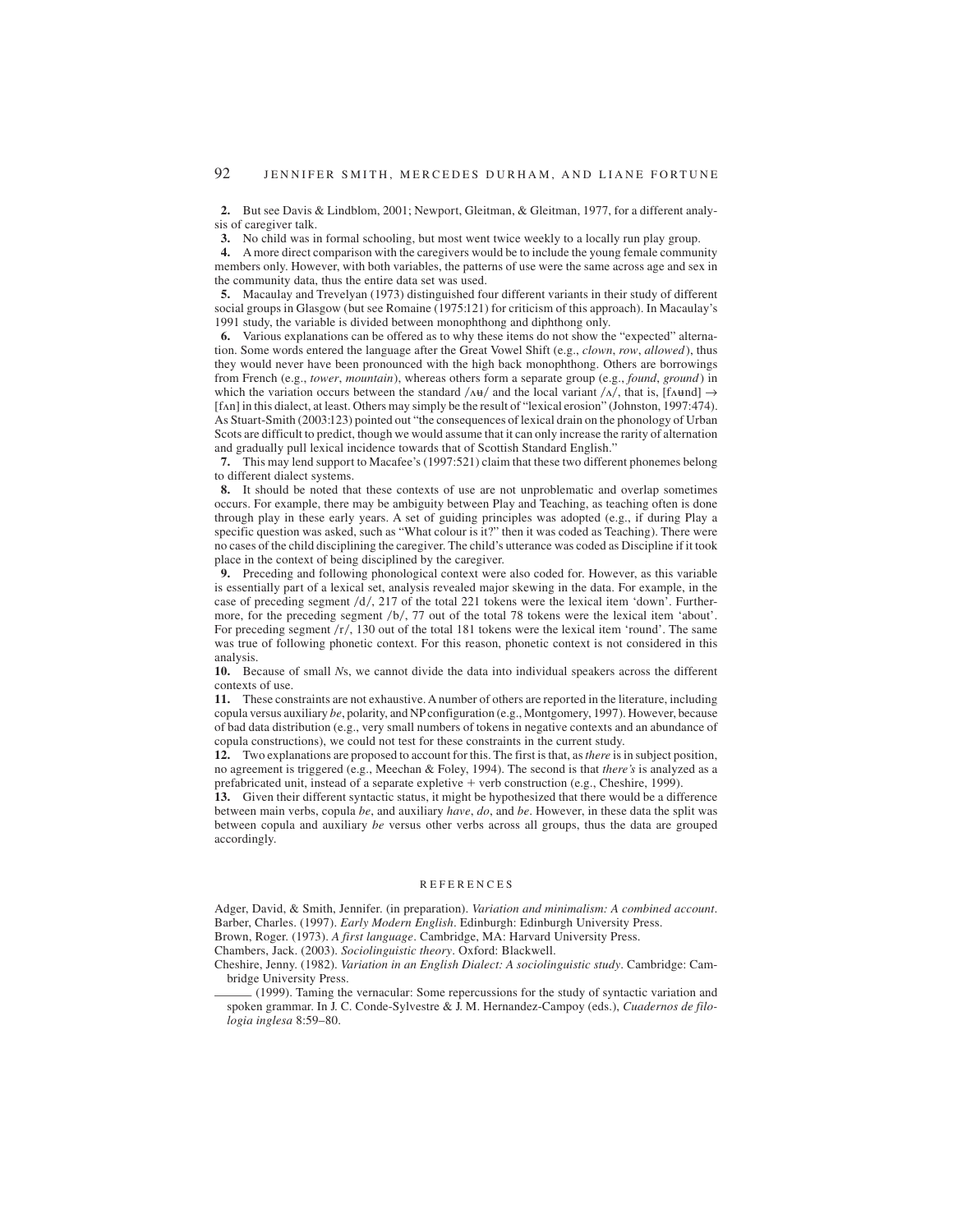- Clarke, Sandra. (1997). English verbal -s revisited: The evidence from Newfoundland. *American Speech* 72(3):227–259.
- Cross, T. G. (1977). Mothers' speech adjustments: The contributions of selected child listener variables. In C. E. Snow & C. A. Ferguson (eds.), *Talking to children: Language input and acquisition*. New York: Cambridge University Press. 151–188.
- Cukor-Avila, Patricia. (1997). Change and stability in the use of verbal -*s* over time in AAVE. In Edgar W. Schneider (ed.), *Englishes around the world*. Amsterdam: Benjamins. 295–306.
- Davis, Barbara, & Lindblom, Bjorn. (2001). Phonetic variability in baby talk and development of vowel categories. In Francisco Lacerda, Claes von Hofsten, & Mikael Heimann (eds.), *Emerging cognitive abilities in early infancy*. Mahwah, NJ: Erlbaum. 135–171.
- Denison, David. (1993/2004). *English historical syntax: Verbal constructions*. Longman Linguistics Library. London: Longman.
- Eremeeva, V., & Stuart-Smith, J. (2003). A sociophonetic investigation of the vowels OUT and BIT in Glaswegian. *Proceedings of the 15th International Congress of Phonetic Sciences*, Barcelona. 1205–1208.
- Fasold, Ralph. (1972). *Tense marking in Black English*. Arlington, VA: Center for Applied Linguistics. Ferguson, Charles. (1964). Baby talk in six languages. *American Anthropologist* 66:103–114.
- Fernald, A., & Simon, T. (1984). Expanded intonation contours in mothers' speech to newborns. *Developmental Psychology* 20:104–113.
- Fischer, O., van Keemenade, A., Koopman, W., & van der Wurff, W. (2000). *The syntax of Early English*. Cambridge: Cambridge University Press.
- Foulkes, Paul, Docherty, Gerry, & Watt, Dom. (1999). Tracking the emergence of structured varia-<br>
foulkes, Paul, Docherty, Gerry, & Watt, Dom. (1999). Tracking *Papers in Linguistics and Phonetics*<br>
7:1–25.<br>
(2005). Phonol tion: Realisations of (t) by Newcastle children. *Leeds Working Papers in Linguistics and Phonetics*

- Galasso, Joseph. (2004). The acquisition of inflection and the dual mechanism model: A case study. *Proceedings of the 2004 Child Language Research Forum Stanford*. 98–108.
- Garnica, O. K. (1977). Some prosodic and paralinguistic features of speech to young children. In C. E. Snow & C. A. Ferguson (eds.), *Talking to children: Language input and acquisition*. Cambridge: Cambridge University Press. 63–88.
- Gleason, J. B., & Perlmann, R. Y. (1985). Early bilingual development: One language or two? *Journal of Child Language* 16:161–179.
- Godfrey, Elizabeth, & Tagliamonte, Sali A. (1999). Another piece for the verbal -s story: Evidence from Devon in southwest England. *Language Variation and Change* 11(1):87–121.
- Grieser, D. L., & Kuhl, P. K. (1988). Maternal speech to infants in a tonal language: Support for universal prosodic features in parentese. *Developmental Psychology* 24:14–20.
- Hay, Jen, & Schreier, Daniel. (2004). Reversing the trajectory of language change: Subject–verb agreement with *be* in New Zealand English. *Language Variation and Change* 16:209–235.
- Hackenberg, Robert. (1972). *Appalachian English: A sociolinguistic study*. Doctoral dissertation, Georgetown University.
- Henry, A., MacLaren, R., Wilson, J., & Finlay, C. (1997). The acquisition of negative concord in non-standard English. In E. Hughes, M. Hughes, & A. Greenhill (eds.), *Proceedings of the 21st Annual Boston University Conference on Language Development*. Somerville, MA: Cascadilla Press.
- Houston, S. (1969). A sociolinguistic consideration of the Black English of children in northern Florida. *Language* 45:599– 607.
- Johnston, Paul. (1997). Regional variation. In Charles Jones (ed.), *The Edinburgh history of Scots*. Edinburgh: Edinburgh University Press. 433–513.
- Kerswill, Paul. (1996). Children, adolescents and language change. *Language Variation and Change* 8:177–202.
- Kerswill, Paul, & Williams, Ann. (2000). Creating a new town koine: Children and language change in Milton Keynes. *Language in Society* 29:65–115.
- in Milton Keynes. *Language in Society* 29:65–115. \_(2005). New towns and koineisation: Linguistic and social correlates. *Linguistics* 43: 1023–1048
- Kovac, C., & Adamson, H. D. (1981). Variation theory and first language acquisition. In D. Sankoff & H. Cedergren (eds.), *Variation omnibus*. Edmonton, Alberta: Linguistic Research, Inc.
- Labov, William. (1972). *Sociolinguistic patterns*. Oxford: Blackwell.
- Labov, William. (1989). The child as linguistic historian. *Language Variation and Change* 1:85–97. \_(1994). *Principles of linguistic change. Volume 1: Internal factors*. Oxford: Blackwell.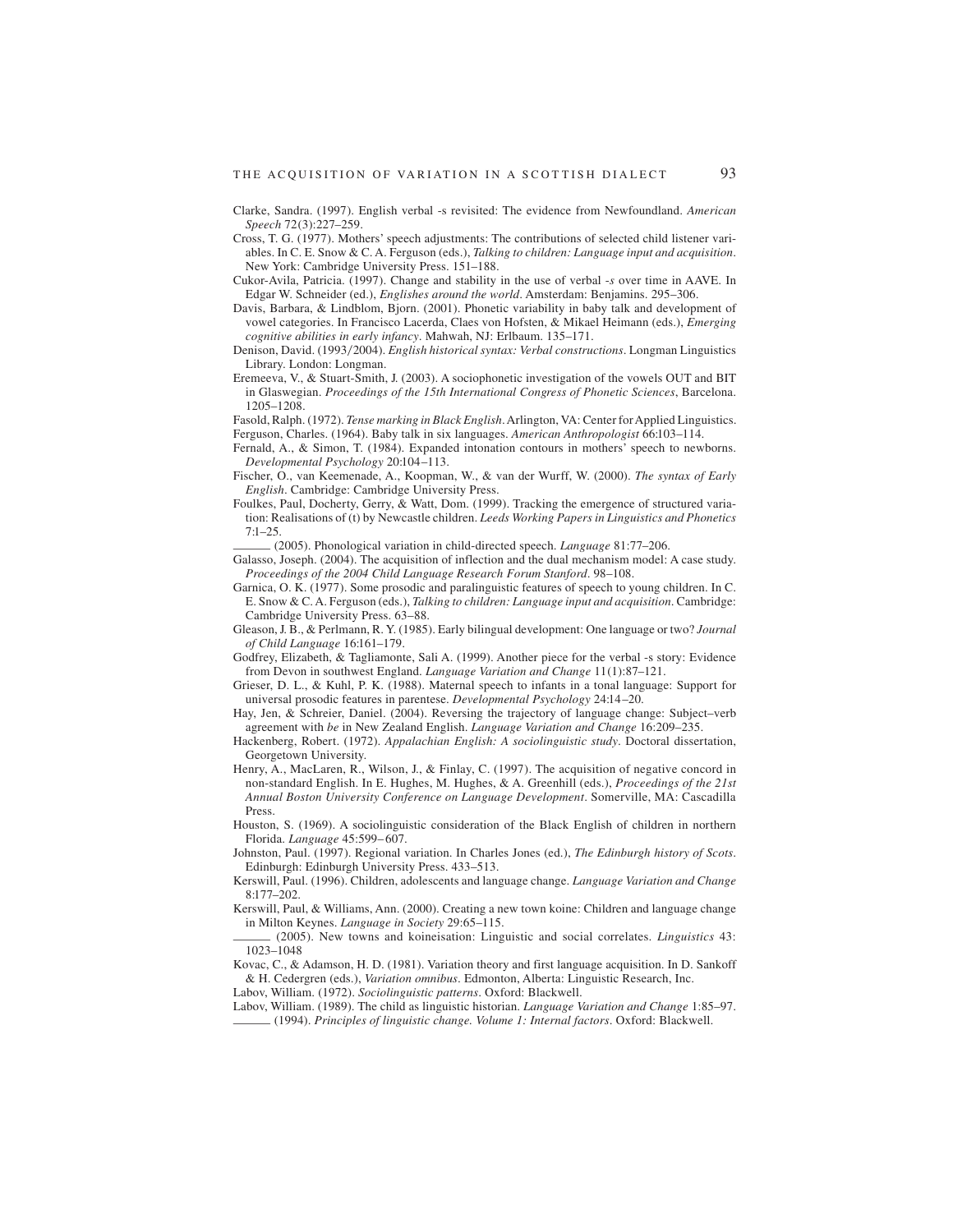- Labov, William, Cohen, P., Robins, C., & Lewis, J. (1968). *A study of the non-standard English of Negro and Puerto Rican Speakers in New York City*. Cooperative Research Report 3288. Vols. I & II. Philadelphia: Linguistics Laboratory, University of Pennsylvania, U.S. Regional Survey.
- Liu, Huei-Mei, Kuhl, Patricia K., & Tsao, Feng-Ming. (2003). An association between mothers' speech clarity and infants' speech discrimination skills. *Developmental Science* 6:F1–F10.
- Macafee, Caroline. (1994). *Traditional dialect in the Modern World: A Glasgow case study*. Frankfurt am main: Peter Lang. **am main:** Peter Lang. Cool. The social dimension scales are speech clarity and infants' speech discrimination skills. *Developmental Science* 6:F1–F10.<br>Macafee, Caroline. (1994). *Traditional dialect*
- *Edinburgh history of the Scots language*. Edinburgh: Edinburgh University Press. 514–548.
- Macaulay, Ronald K. S. (1991). *Locating dialect in discourse: The language of honest men and bonnie lassies in Ayr*. New York: Oxford University Press.
- Macaulay, Ronald, & Trevelyan, G. (1973). *Language, education and employment in Glasgow*. Final report to the SSRC.
- Meechan, Marjory, & Foley, Michele. (1994). On resolving disagreement: Linguistic theory and variation—There's bridges. *Language Variation and Change* 6:63–85.
- Montgomery, Michael. (1989). Exploring the roots of Appalachian English. *English World-Wide* vaccinari, warjory, at 10:07, whence: (1994). On testiving disagreement. Eniglishe theory and<br>variation—There's bridges. *Language Variation and Change* 6:63–85.<br>Montgomery, Michael. (1989). Exploring the roots of Appalach
- verbal -s. *Journal of English Linguistics* 25:122–141.
- Murray, James. (1873). *The dialect of the southern counties of Scotland*. London: Philological Society.
- Newport, E., Gleitman, H., & Gleitman, L. (1977). Mother, I'd rather do it myself: Some effects and non-effects of maternal speech style. In C. Snow & C. A. Ferguson (eds.), *Talking to children: Language input and acquisition*. Cambridge: Cambridge University Press.
- Purcell, April. (1984). Code-switching Hawaiian style: Children's accommodation along a decreolizing continuum. *International Journal of the Sociology of Language* 46:71–86.
- Poplack, Shana, & Tagliamonte, Sali A. (1989). There's no tense like the present: Verbal *-s* inflection incentig Colombia English. *Language Inward of the Sociology of Language* 46:71–86.<br>
Poplack, Shana, & Tagliamonte, Sali A. (1989). There's no tense like the present: Verbal -s inflection<br>
in early Black English. *Language*
- Hickey (ed.), *Transported dialects: Legacies of non-standard colonial English*. Cambridge: Cambridge University Press. 203–223.
- Roberts, Julie. (1994). *Acquisition of variable rules: (-t,d) deletion and (ing) production in preschool children*. Doctoral dissertation, Department of Linguistics, University of Pennsylvania.<br>
Roberts, Julie. (1994). *Acquisition of variable rules: (-t,d) deletion and (ing) production in preschool*<br> *children*. Doctoral di
- *nal of Child Language* 24:351–372. children. Doctoral dissertation, Department of Linguistics, University of Pennsylvania.<br>
(1997a). Acquisition of variable rules: A study of (-t,d) deletion in preschool children. Journal of Child Language 24:351–372.<br>
(199
- *Language Variation and Change 9:249–266.*<br> *Language Variation and Change 9:249–266.*<br> *Language Variation and Change 9:249–266.*<br>
(2002). Child language variation. In J. Chambers, N. Schilling-Estes, & P. Trudgill (eds.)
- *Hanguage Variation and Change* 9:249–266.<br>
(2002). Child language variation. In J. Chambers, N. Schilling-Estes, & P. Trudgill (eds.),<br> *Handbook of language variation & change*. Oxford: Blackwell.<br>
(2005). Acquisition of
- *tics*. Oxford: Blackwell. 153–164.
- Roberts, Julie, & Labov, William. (1995). Learning to talk Philadelphian: Acquisition of short a by preschool children. *Language Variation and Change* 7:101–112.
- Robinson, Mairi. (ed.). (1987). *Concise Scots Dictionary*. Aberdeen, Scotland: Aberdeen University Press.
- Romaine, Suzanne. (1975). Approaches to the description of Scots English: Work in progress. Department of Linguistics. University of Edinburgh 8:121–124.<br>
Press.<br>
Romaine, Suzanne. (1975). Approaches to the description of Scots English: Work in progress. Depart-<br>
ment of Linguistics. University of Edinburgh 8:121–124.<br>
- ment of Linguistics. University of Edinburgh 8:121–124.<br>
(1979). The language of Edinburgh schoolchildren: The acquisition of sociolinguistic com-<br>
petence. *Scottish Literary Journal* 9:55–61.<br>
(1984). The language of chi
- 
- Schneider, E. W. (1983). The origin of the verbal -s in Black English. *American Speech* 58:99–113.
- Singler, John Victor. (1991). Copula variation in Liberian Settler English and American Black English. In Walter F. Edwards & Donald Winford (eds.), *Verb phrase patterns in Black English and Creole*. Detroit, MI: Wayne State University Press. 129–164.
- Smith, Jennifer. (2000a). *Synchrony and diachrony in the evolution of English: Evidence from Scotland Creole.* Detroit, MI: Wayne State University Press. 129–164.<br> *and Creole.* Detroit, MI: Wayne State University Press. 129–164.<br>
Smith, Jennifer. (2000a). *Synchrony and diachrony in the evolution of English: Evidenc* 
	- *Wide* 21(2):231–259.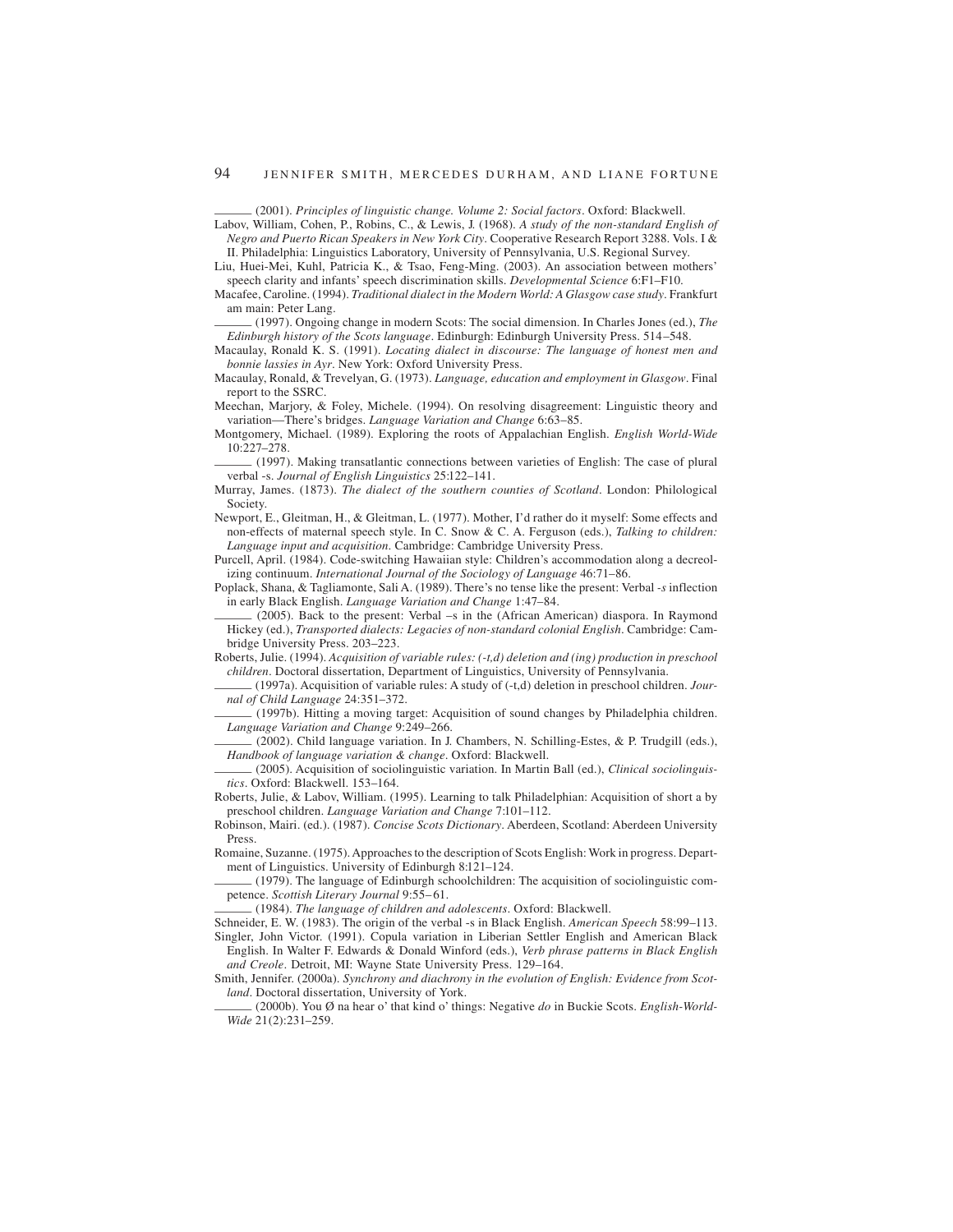THE ACQUISITION OF VARIATION IN A SCOTTISH DIALECT 95<br>(2001). Negative concord in the Old and New World: Evidence from Scotland. *Language*<br>*Variation and Change* 13(2):109–134. *Variation and Change* 13(2):109–134. *Variation and Change* 13(2):109–134. *Variation and Change* 13(2):109–134. *Caregiver, community and child in the acquisition of variable dialect features.* ESRC funded project no RES

- ESRC funded project no RES-000-22-0447.
- Smith, Jennifer, & Tagliamonte, Sali. (1998). "We was all thegither, I think we were all thegither": Was-regularization in Buckie English. *World Englishes* 17(2):105–126.
- Snow, Catherine. (1994). Introduction. In C. Gallaway & B. Richards (eds.), *Input and interaction in language acquisition* in Buckie English. *World Englishes* 17(2):105–126.<br> **Show, Catherine.** (1994). Introduction. In C. Gallaway & B. Richards (eds.), *Input and interaction* in<br> *language acquisition*. Cambridge: Cambr
- differences, and necessary causes. In Paul Fletcher & Brian MacWhinney (eds.), *The handbook of child language*. Oxford: Blackwell. 180–193.
- Stuart-Smith, J. (2003). The phonology of Modern Urban Scots. In J. Corbett; D. McClure, & J. Stuart-Smith (eds.), *Edinburgh Student Companion to Scots*. Edinburgh: Edinburgh University Press.110–137.
- Tagliamonte, Sali, and Smith, Jennifer. (2003). Either it isn't or it's not: Neg/aux contraction in British dialects. *English World-Wide* 23(2):251–282.
- Tagliamonte, S., Smith, J., & Lawrence, H. (2005). English dialects in the British Isles in crossvariety perspective: A base-line for future research. In M. Filppula, J. Klemola, M. Palander, & E. Penttilä (eds.), *Dialects across borders*. Selected papers from the 11th International Conference on Methods in Dialectology (Methods XI), Joensuu, August 2002. Amsterdam: Benjamins. 87–117.
- Weinreich, Uriel, Labov, William, & Herzog, M. (1968). Empirical foundations for a theory of language change. In W. P. Lehmann & Y. Malkiel (eds.), *Directions for historical linguistics*. Austin, TX: University of Texas Press. 95–188.

Wells, John. (1982). *Accents of English*. Cambridge: Cambridge University Press.

Wolfram, Walt. (1969). *A sociolinguistic description of Detroit Negro speech*. Arlington, VA: Center for Applied Linguistics.

Wolfram, Walt, & Christian, Donna. (1975). *Sociolinguistic variables in Appalachian dialects*. Final report, National Institute of Education grant number 74-0026.

Youssef, Valerie. (1990). The early development of perfect aspect: Adverbial, verbal and contextual From Articular Specifications. *Journal Institute of Education grant number 14-0026.*<br> *Journal of Child Language.* 17:295–312.<br>
<u>Specifications. *Journal of Child Language.* 17:295–312.<br>
(1991). Variation as a feature of </u>

*Variation and of Child Language.* 17:295–312.<br>
(1991). Variation and Changea acquisition in the Trinidad context. *Language*<br> *Variation and Change* 3:75–101.<br>
(1993). Children's linguistic choices: Audience design and so

*Variation and Change 3:75–101.*<br> *ety* 22:257–274.<br>
(1993). Children's linguistic choices: Audience design and societal norms. *Language in Soci-*<br> *ety* 22:257–274.<br>
(1996). Varilingualism: The competence underlying code *Journal of Pidgin and Creole Languages* 11(1):1–22.

#### APPENDIX

| Child:     | I'm going in here.                                                                          |
|------------|---------------------------------------------------------------------------------------------|
| Caregiver: | Don't go in the washing machine!                                                            |
| Child:     | Why? Why? Why?                                                                              |
| Caregiver: | Eh what do you mean why?                                                                    |
| Child:     | Why? Why can't I go in the washing<br>machine?                                              |
| Caregiver: | Cos it'll maybe go-get switched on. And<br>then you'll be stuck in it. And you'll<br>drown! |
| Child:     | What?                                                                                       |
| Caregiver: | You'll drown.                                                                               |
| Child:     | I'll go away, won't I? You'll be looking                                                    |
|            | where your-your Lucy is at, won't you?                                                      |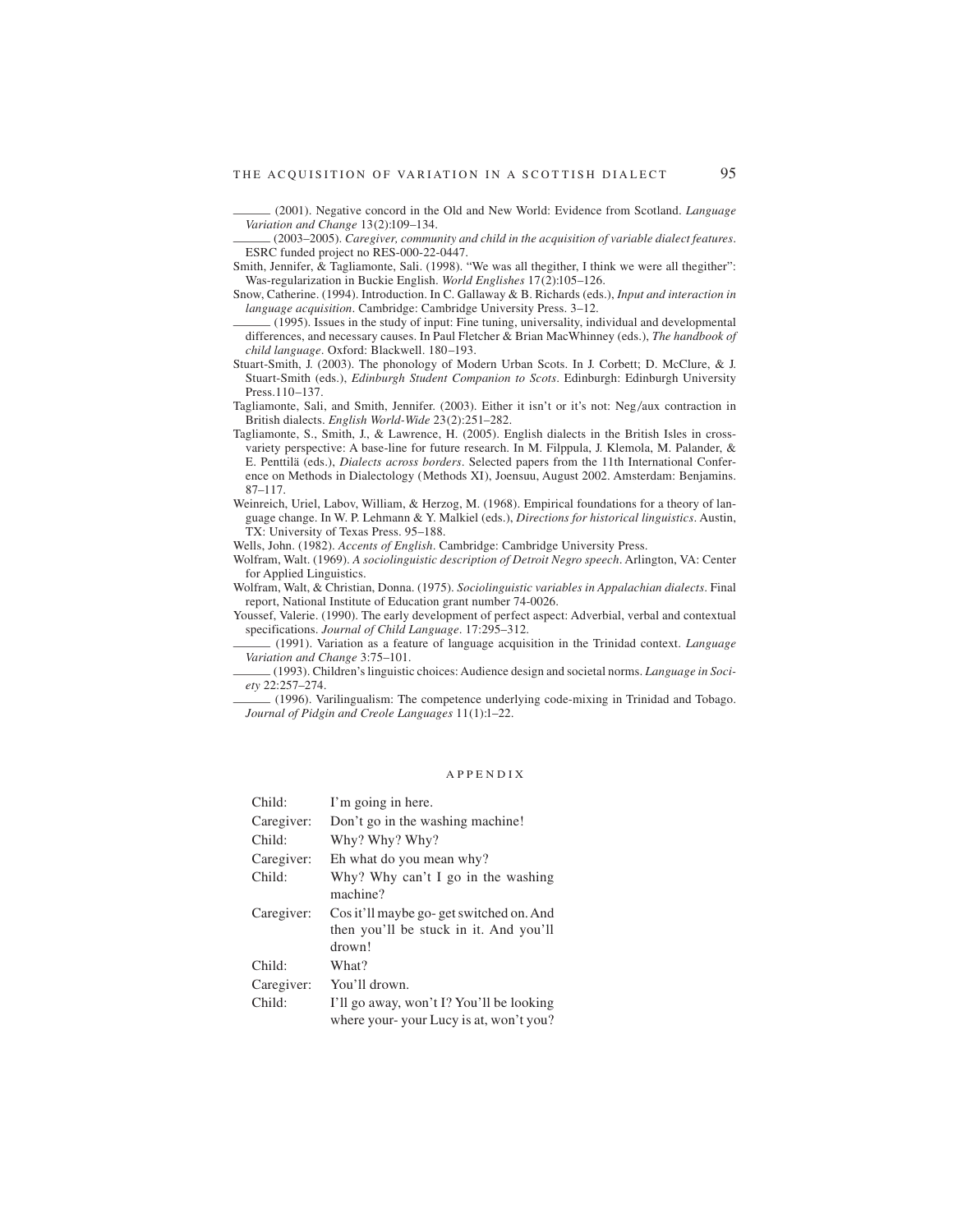| Child:     | And you won't know where to get to my                          |
|------------|----------------------------------------------------------------|
|            | clothes, will you?                                             |
| Caregiver: | No I'll be crying.                                             |
| Child:     | I'll be crying as well.                                        |
| Caregiver: | Bet you. If you got stuck in there. That                       |
|            | wouldn't be very nice, would it?                               |
| Child:     | Nuh. I'd be missing Lewis and Amanda<br>and Katie, wouldn't I? |
| Caregiver: | Uhuh. Missing all your friends. Were you                       |
|            | having fun over at Katie's today?                              |
| Child:     | But I could phone the police.                                  |
|            |                                                                |
| Caregiver: | Could you?                                                     |
| Child:     | I could phone the police. Kick the police-                     |
|            | kick the washing machine, so they can                          |
|            | get me out.                                                    |
| Caregiver: | Yes.                                                           |
| Child:     | That's a good idea.                                            |
| Caregiver: | It is.                                                         |
| Child:     | They can kick that bit and that bit. And                       |

|         | Caregiver |                |         | Child |                | Age   |  |
|---------|-----------|----------------|---------|-------|----------------|-------|--|
|         | N         | $\%$           |         | N     | $\%$           | (y;m) |  |
| Sheila  | 150       | 19             | Ricky   | 94    | $\overline{2}$ | 2:10  |  |
| Alice   | 150       | $\overline{c}$ | Max     | 150   | $\overline{2}$ | 2:11  |  |
| Mary    | 150       | 45             | Isabel  | 47    | $\overline{4}$ | 3:0   |  |
| Donna   | 75        | 35             | Stephen | 37    | 16             | 3:2   |  |
| Paula   | 135       | 86             | Kerry   | 67    | 69             | 3:2   |  |
| Fran    | 150       | 26             | Lyle    | 58    | 48             | 3:3   |  |
| Kim     | 151       | 50             | Annie   | 78    | 33             | 3:3   |  |
| Lesley  | 150       | 68             | Lucy    | 150   | 57             | 3:4   |  |
| Molly   | 150       | 28             | Luke    | 137   | 29             | 3:5   |  |
| Gabby   | 142       | 59             | Ellie   | 137   | 66             | 3:5   |  |
| Ruth    | 95        | 66             | Kieran  | 50    | 80             | 3:6   |  |
| Total N | 1498      |                |         | 1005  |                |       |  |

TABLE 8*. Overall distribution of monophthong for caregiver and child pairs*

*Note*. Total sample  $N = 2503$ .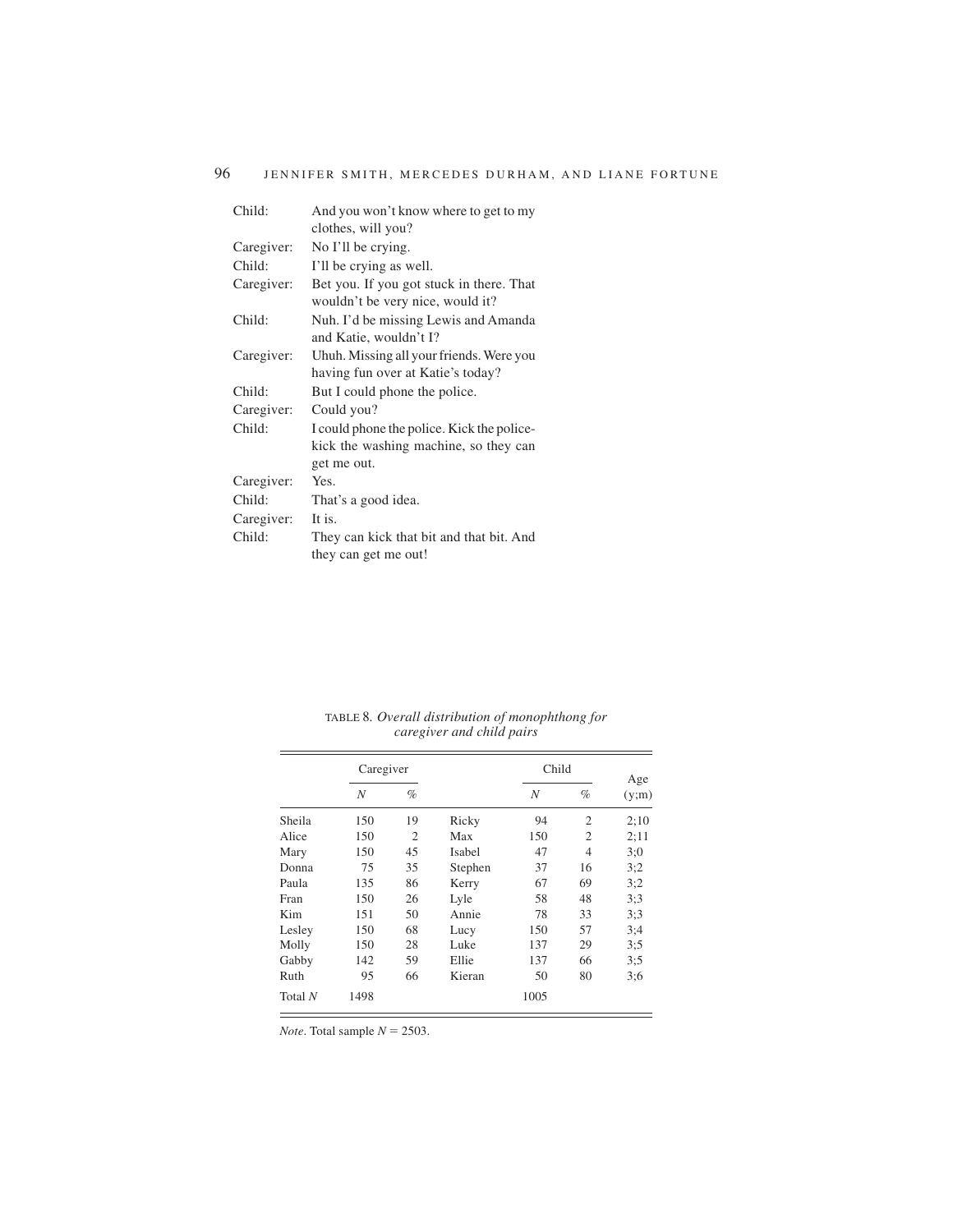|            | Caregivers |      | Children |      |  |
|------------|------------|------|----------|------|--|
|            | Ν          | $\%$ | N        | $\%$ |  |
| Routine    | 450        | 68   | 313      | 59   |  |
| Play       | 159        |      | 217      | 72   |  |
| Teaching   | 177        | 19   | 165      | 13   |  |
| Discipline | 262        | 31   | 19       | 5    |  |
| Total $N$  | 1048       |      | 714      |      |  |

TABLE 9*. Overall distribution of monophthong by situational context for caregivers and children*

*Note*. Total sample  $N = 1762$ .

TABLE 10*. Overall distribution of monophthong by lexical item*

|             | Caregivers |          | Children |          |  |
|-------------|------------|----------|----------|----------|--|
|             | N          | $\%$     | N        | $\%$     |  |
| $now$ (lex) | 261        | 25       | 109      | 57       |  |
| out         | 169        | 80       | 91       | 75       |  |
| down        | 137        | 74       | 137      | 70       |  |
| round       | 83         | 47       | 54       | 31       |  |
| how         | 74         | 3        | 100      | 1        |  |
| about       | 52         | 98       | 27       | 78       |  |
| anow        | 47         | 100      | 26       | 96       |  |
| mouth       | 42         | 67       | 9        | 56       |  |
| now (dis)   | 32         | $\theta$ | 6        | $\theta$ |  |
| house       | 25         | 68       | 36       | 69       |  |
| our         | 10         | 50       | 21       | 1        |  |
| brown       | 7          | 43       | 20       | 10       |  |
| other       | 109        | 51       | 78       | 51       |  |
| Total N     | 1048       |          | 714      |          |  |

*Note*. Total sample  $N = 1762$ .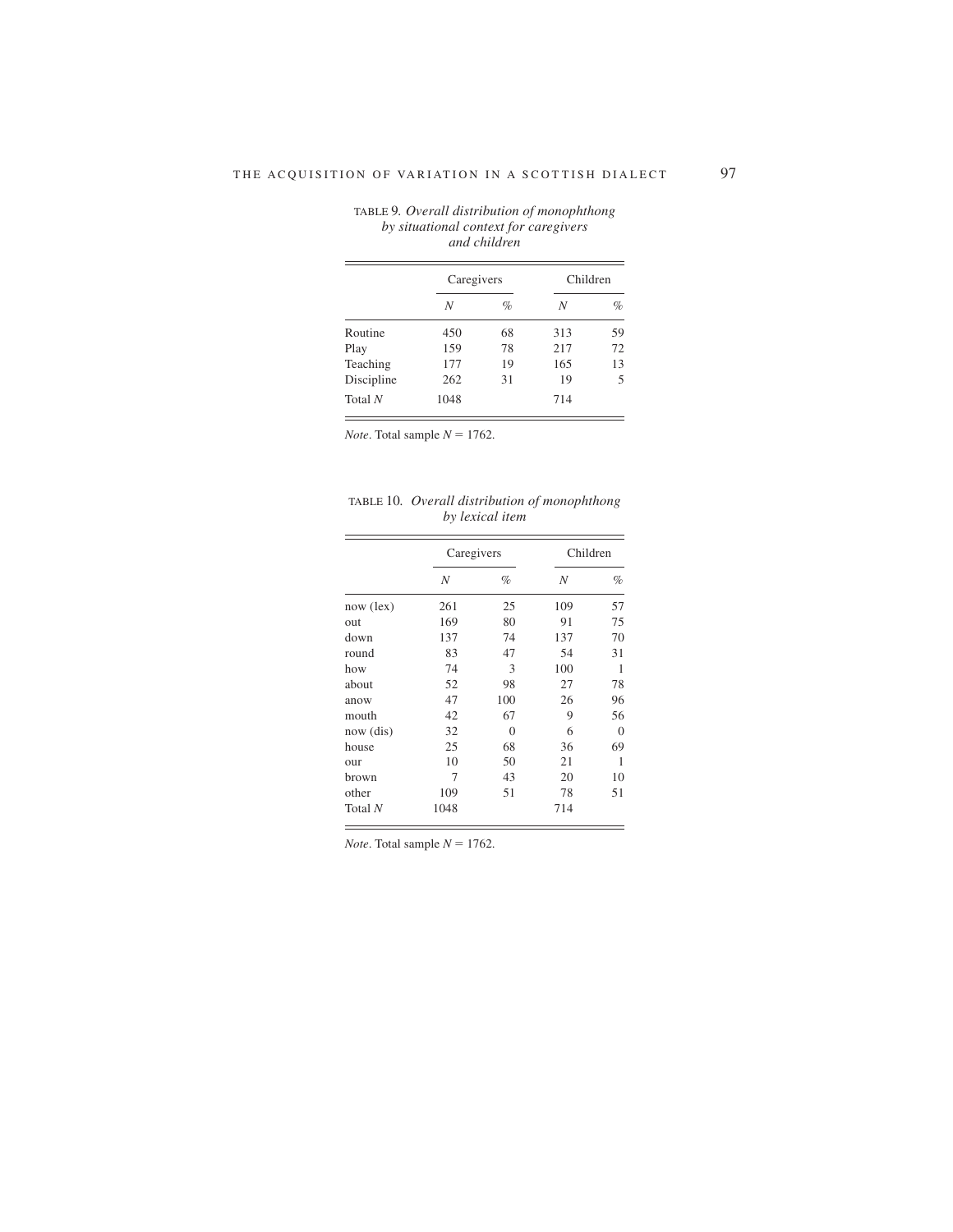|         | Caregiver |      |         |     | Child |              |
|---------|-----------|------|---------|-----|-------|--------------|
|         | N         | $\%$ |         | N   | $\%$  | Age<br>(y;m) |
| Sheila  | 75        | 61   | Ricky   | 12  | 50    | 2:10         |
| Alice   | 53        | 72   | Max     | 35  | 80    | 2:11         |
| Mary    | 30        | 57   | Isabel  | 22  | 55    | 3:0          |
| Donna   | 6         | 50   | Stephen | 10  | 33    | 3:2          |
| Paula   | 11        | 90   | Kerry   | 6   | 80    | 3:2          |
| Fran    | 28        | 71   | Lyle    | 4   | 75    | 3:3          |
| Kim     | 29        | 52   | Annie   | 13  | 46    | 3:3          |
| Lesley  | 41        | 84   | Lucy    | 34  | 65    | 3:4          |
| Molly   | 40        | 55   | Luke    | 27  | 70    | 3:5          |
| Gabby   | 12        | 83   | Ellie   | 10  | 40    | 3:5          |
| Ruth    | 6         | 67   | Kieran  | 7   | 100   | 3:6          |
| Total N | 331       | 66   |         | 180 | 65    |              |

TABLE 11*. Overall distribution of* -s *in third-person-plural nonpronominal contexts*

*Note*. Total sample  $N = 511$ .

| TABLE 12. Overall distribution of -s in    |
|--------------------------------------------|
| third-person-plural nonpronominal contexts |
| by situational context                     |

|            | Caregivers |      | Children |                |  |
|------------|------------|------|----------|----------------|--|
|            | N          | $\%$ | N        | %              |  |
| Routine    | 150        | 69   | 98       | 69             |  |
| Play       | 110        | 75   | 71       | 59             |  |
| Teaching   | 68         | 44   | 11       | 64             |  |
| Discipline | 3          | 100  | 0        | $\overline{0}$ |  |
| Total $N$  | 331        |      | 180      |                |  |